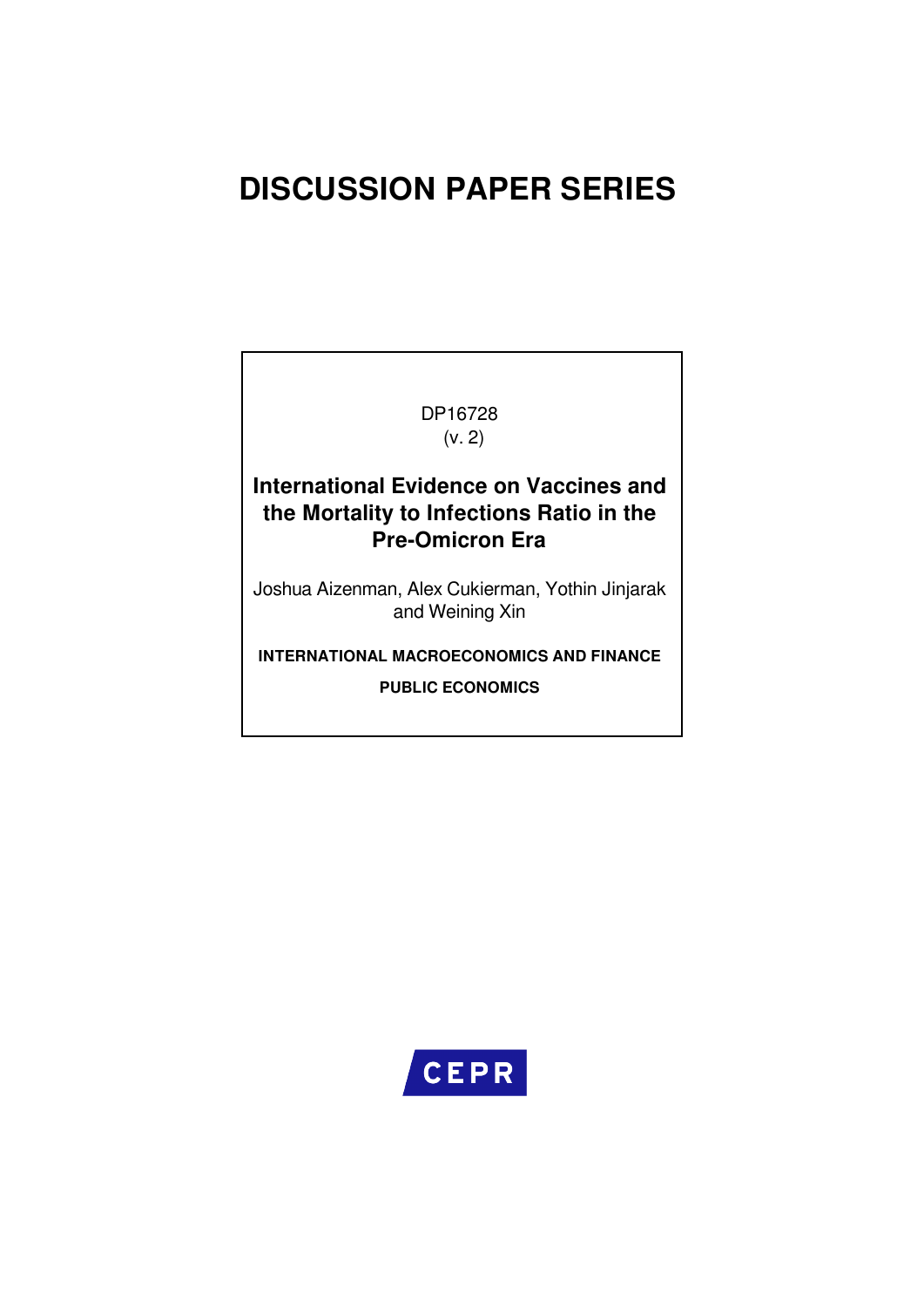# **International Evidence on Vaccines and the Mortality to Infections Ratio in the Pre-Omicron Era**

*Joshua Aizenman, Alex Cukierman, Yothin Jinjarak and Weining Xin*

Discussion Paper DP16728 First Published 16 November 2021 This Revision 23 February 2022

Centre for Economic Policy Research 33 Great Sutton Street, London EC1V 0DX, UK Tel: +44 (0)20 7183 8801 www.cepr.org

This Discussion Paper is issued under the auspices of the Centre's research programmes:

- International Macroeconomics and Finance
- Public Economics

Any opinions expressed here are those of the author(s) and not those of the Centre for Economic Policy Research. Research disseminated by CEPR may include views on policy, but the Centre itself takes no institutional policy positions.

The Centre for Economic Policy Research was established in 1983 as an educational charity, to promote independent analysis and public discussion of open economies and the relations among them. It is pluralist and non-partisan, bringing economic research to bear on the analysis of medium- and long-run policy questions.

These Discussion Papers often represent preliminary or incomplete work, circulated to encourage discussion and comment. Citation and use of such a paper should take account of its provisional character.

Copyright: Joshua Aizenman, Alex Cukierman, Yothin Jinjarak and Weining Xin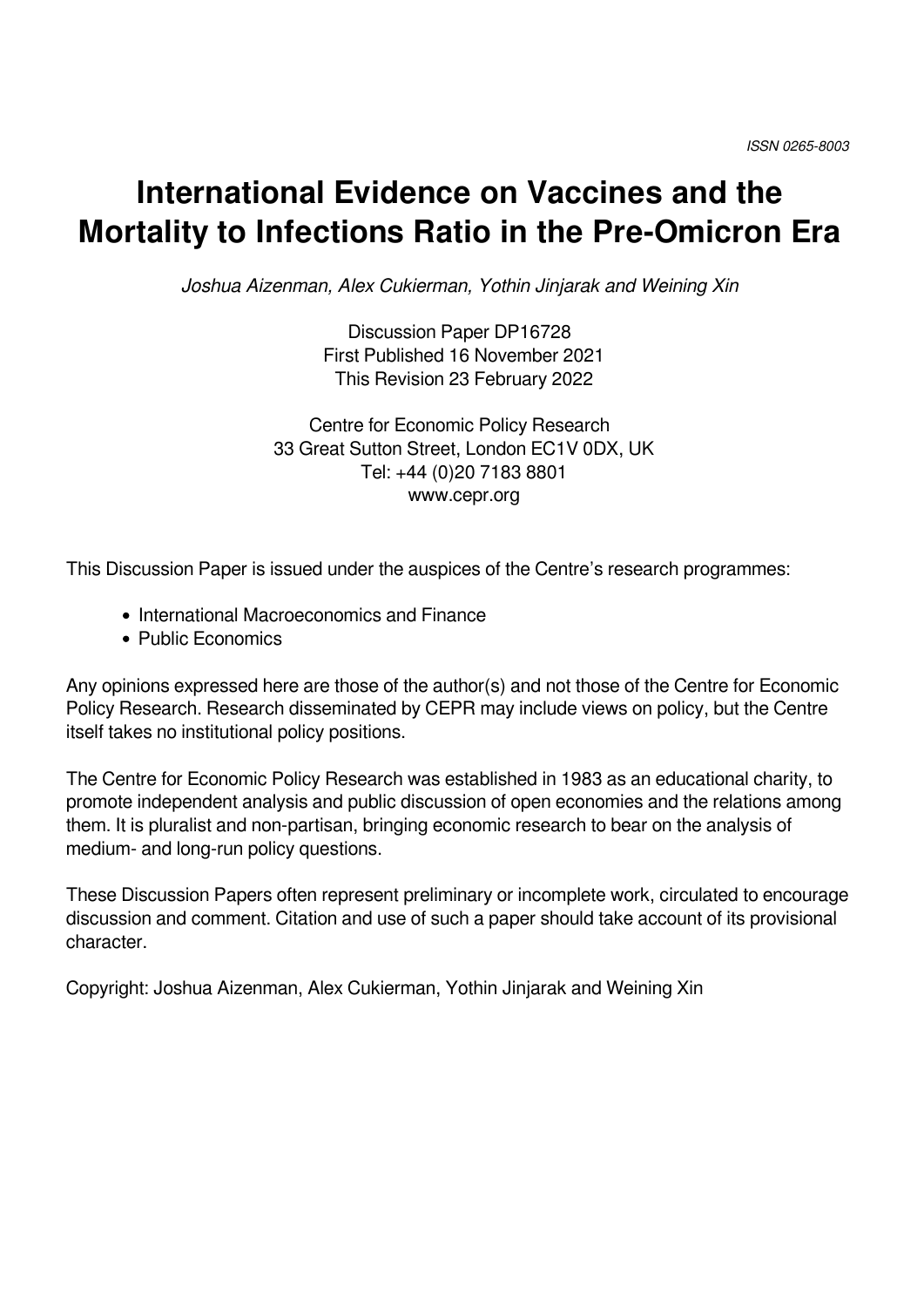# **International Evidence on Vaccines and the Mortality to Infections Ratio in the Pre-Omicron Era**

## **Abstract**

Prior to the appearance of the Omicron variant, observations on countries like the UK that have accumulated a large fraction of inoculated individuals suggest that, although initially, vaccines have little effect on new infections, they strongly reduce the share of mortality out of a given pool of infections. This paper examines the extent to which this phenomenon is more general by testing the hypothesis that the ratio of lagged mortality to current infections is decreasing in the total number of vaccines per one hundred individuals in the pre-Omicron period. This is done in a pooled time-series, cross-section sample with weekly observations for up to 208 countries. The main conclusion from the statistical analysis is that vaccines moderate the share of mortality from a given pool of lagged infections. This is essentially a favorable shift in the tradeoff between life preservation and economic performance. Controlling for income per capita, stringency of containment measures, and the fraction of recovered and old individuals, estimation is carried out by linear least squares, with standard errors clustered by country and region. The main result is robust to sensitivity analysis with a logarithmic specification. The practical lesson is that, in the presence of a sufficiently high share of inoculated individuals, governments can shade down containment measures, even as infections are still rampant, without significant adverse effects on mortality.

JEL Classification: I18, I12, H41, H51, C21, C22, D7

Keywords: vaccines, mortality, infections, mortality/infection ratio, policy implications

Joshua Aizenman - aizenman@usc.edu *UnIversity of Southern California,* 

Alex Cukierman - alexcuk@tauex.tau.ac.il *Tel-Aviv University and Interdisciplinary Center and CEPR*

Yothin Jinjarak - yjinjarak@adb.org *Asian Development Bank*

Weining Xin - WXin@imf.org *International Monetary Fund*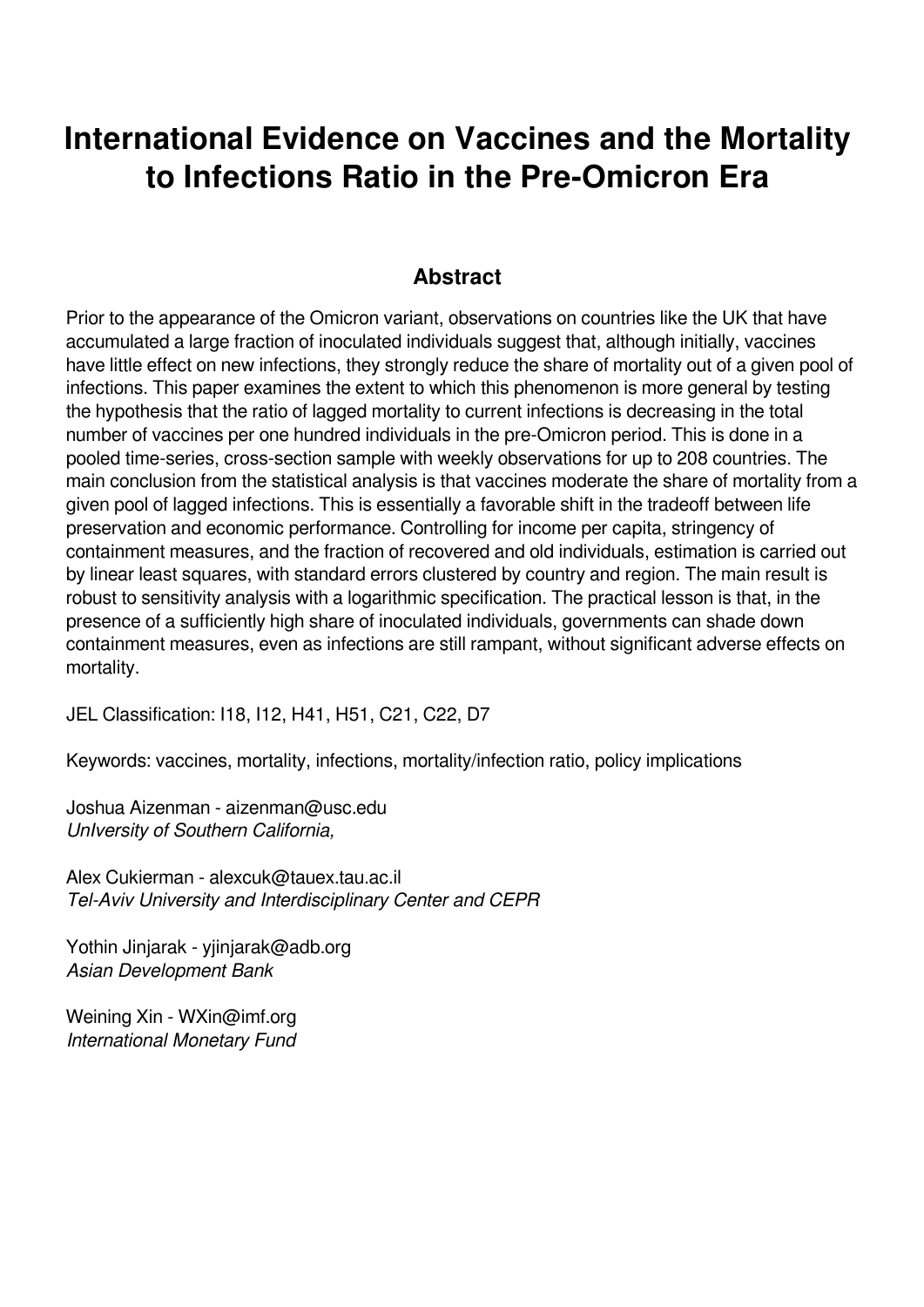# **International Evidence on Vaccines and the Mortality to Infections Ratio in the Pre-Omicron Era**

by

Joshua Aizenman, Alex Cukierman, Yothin Jinjarak and Weining Xin<sup>1</sup>

This Draft: February 17, 2022

## ABSTRACT

Prior to the appearance of the Omicron variant, observations on countries like the UK that have accumulated a large fraction of inoculated individuals suggest that, although initially, vaccines have little effect on new infections, they strongly reduce the share of mortality out of a given pool of infections. This paper examines the extent to which this phenomenon is more general by testing the hypothesis that the ratio of lagged mortality to current infections is decreasing in the total number of vaccines per one hundred individuals in the pre-Omicron period. This is done in a pooled time-series, cross-section sample with weekly observations for up to 208 countries. The main conclusion from the statistical analysis is that vaccines moderate the share of mortality from a given pool of lagged infections. This is essentially a favorable shift in the tradeoff between life preservation and economic performance. Controlling for income per capita, stringency of containment measures, and the fraction of recovered and old individuals, estimation is carried out by linear least squares, with standard errors clustered by country and region. The main result is robust to sensitivity analysis with a logarithmic specification. The practical lesson is that, in the presence of a sufficiently high share of inoculated individuals, governments can shade down containment measures, even as infections are still rampant, without significant adverse effects on mortality.

JEL Classification: I18, I12, H41, H51, C21, C22, D7

Keywords: vaccines, mortality, infections, mortality/infection ratio, policy implications

<sup>&</sup>lt;sup>1</sup> Joshua Aizenman, Dockson Chair in Economics and IR, USC and NBER, aizenman@usc.edu Alex Cukierman, Tel-Aviv University, Interdisciplinary Center Herzelyia and CEPR, alexcuk@tauex.tau.ac.il, Yothin Jinjarak, School of Economics and Finance, VUW, New Zealand, yothin.jinjarak@vuw.ac.nz, Weining Xin, International Monetary Fund, WXin@imf.org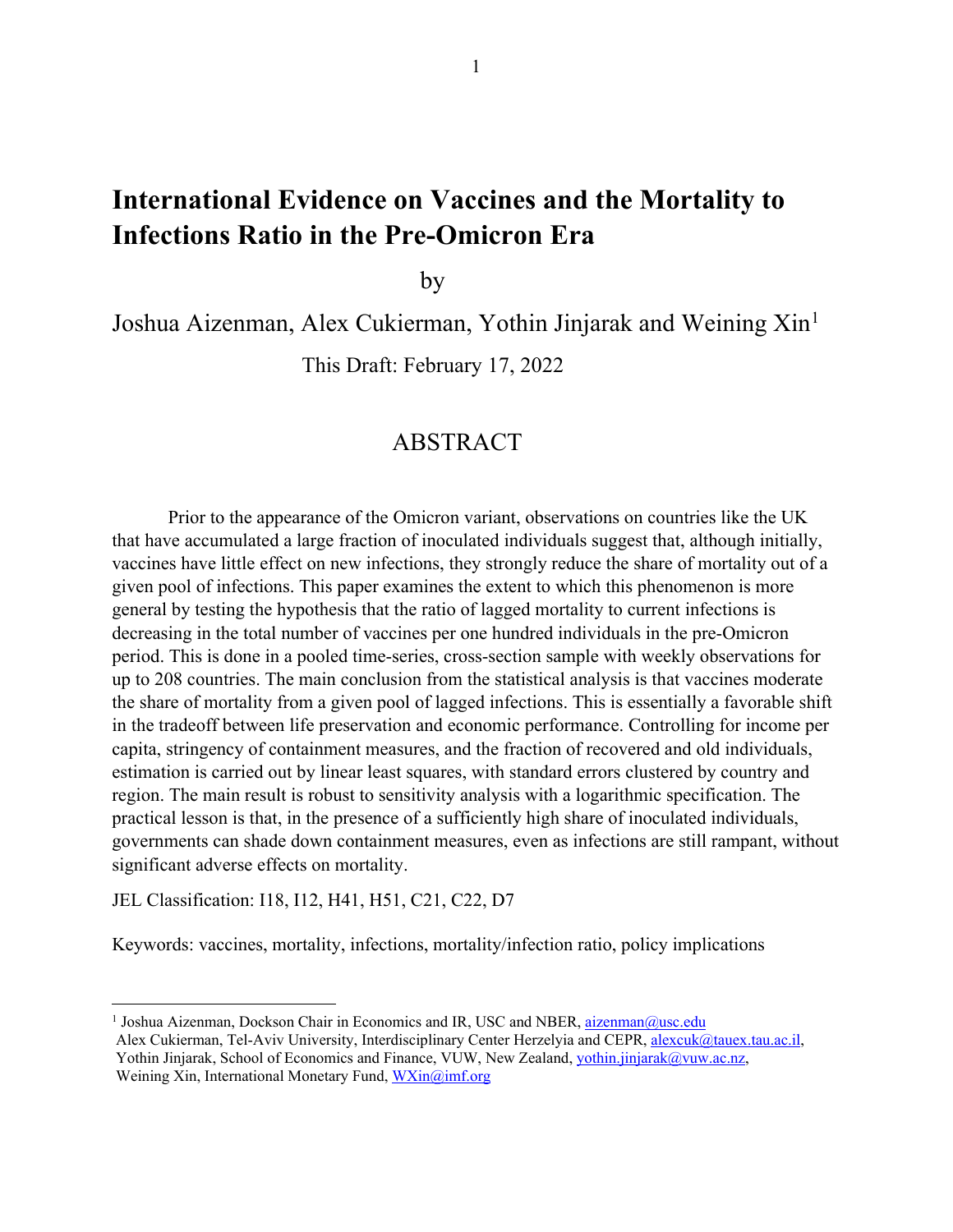#### **1. Introduction**

Since its outbreak in early 2020 the Covid19 pandemic confronted governments all over the world with a painful tradeoff between containment of its adverse consequences for public health and economic activity. Prior to the appearance of vaccines in early 2021 the main instrument available to policymakers for choosing a point along this tradeoff included various containment measures designed to reduce contagion by limiting individual and business contacts. Along this tradeoff more stringent measures would reduce contagion at the cost of reduced economic activity.

The capacity of medical systems to handle large quantities of Covid19 casualties and serious illness is limited. Two crucial indicators of the ability of the medical system to confront the pandemic from both a practical and social point of view are mortality and serious illness. A third, less stringent, indicator, is the number of infected individuals. An important reason for watching this variable is the fact that a certain fraction of infected individuals induces, with a lag, mortality and serious illness. A fourth variable is the stock of recovered patients that may eventually contribute to herd immunity. However, it may add some pressure on the medical system in the medium to long term due to the 'long Covid.'

Reduction in the adverse consequences of the pandemic due to the gradual administration of vaccines to the population opened the door for experimentation with milder containment measures. This improved the tradeoff and opened the door for more efficient outcomes on both the pandemic and the economy. A natural presumption is that, other things the same, countries with larger fractions of inoculated population should benefit more from this process. Moreover, due to lags in the beneficial effects of vaccines, countries with relatively low shares of vaccinated population may not benefit at all. On the other hand, countries with relatively high shares may be able to reduce or even eliminate stringent containment measures with relatively little risk of renewed infections and Covid19 mortality. Obviously, such considerations figure prominently in the strategies followed by policymakers.

The main objective of this paper is to test the hypothesis that, once the total level of vaccinations has reached a sufficiently high level, the incidence of mortality out of a given pool of infected individuals goes down. This hypothesis was initially motivated by the experience of

2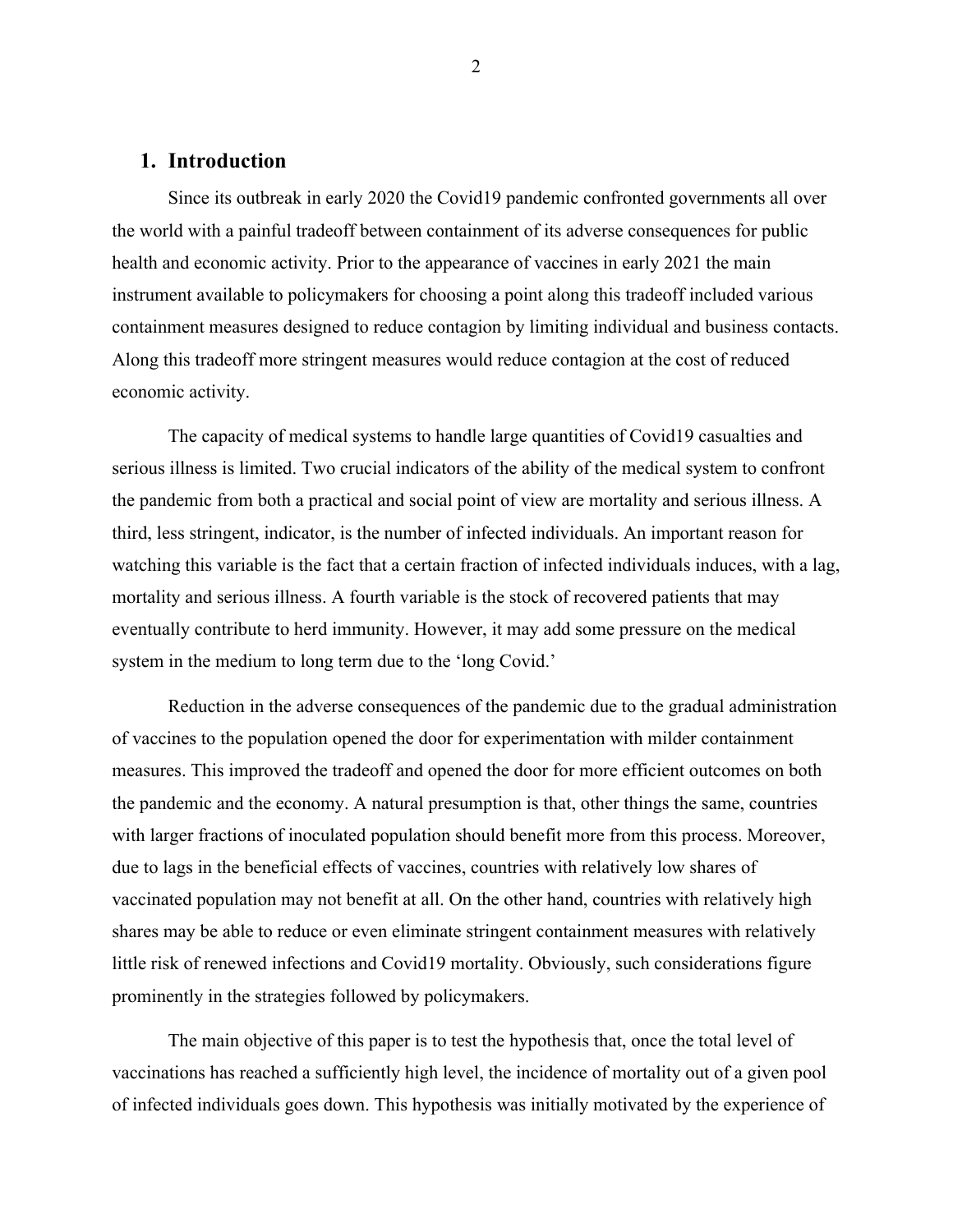Great Britain prior to the appearance of the Omicron variant in November 2021. After peaking during winter 20/21 both new cases and new deaths shrank dramatically leveling at very low levels around April 21. Since this happened at relatively low levels of



**Figure 1: Total vaccinations, mortality, and new cases in Great Britain**

Note: Calculation by authors from Our World in Data.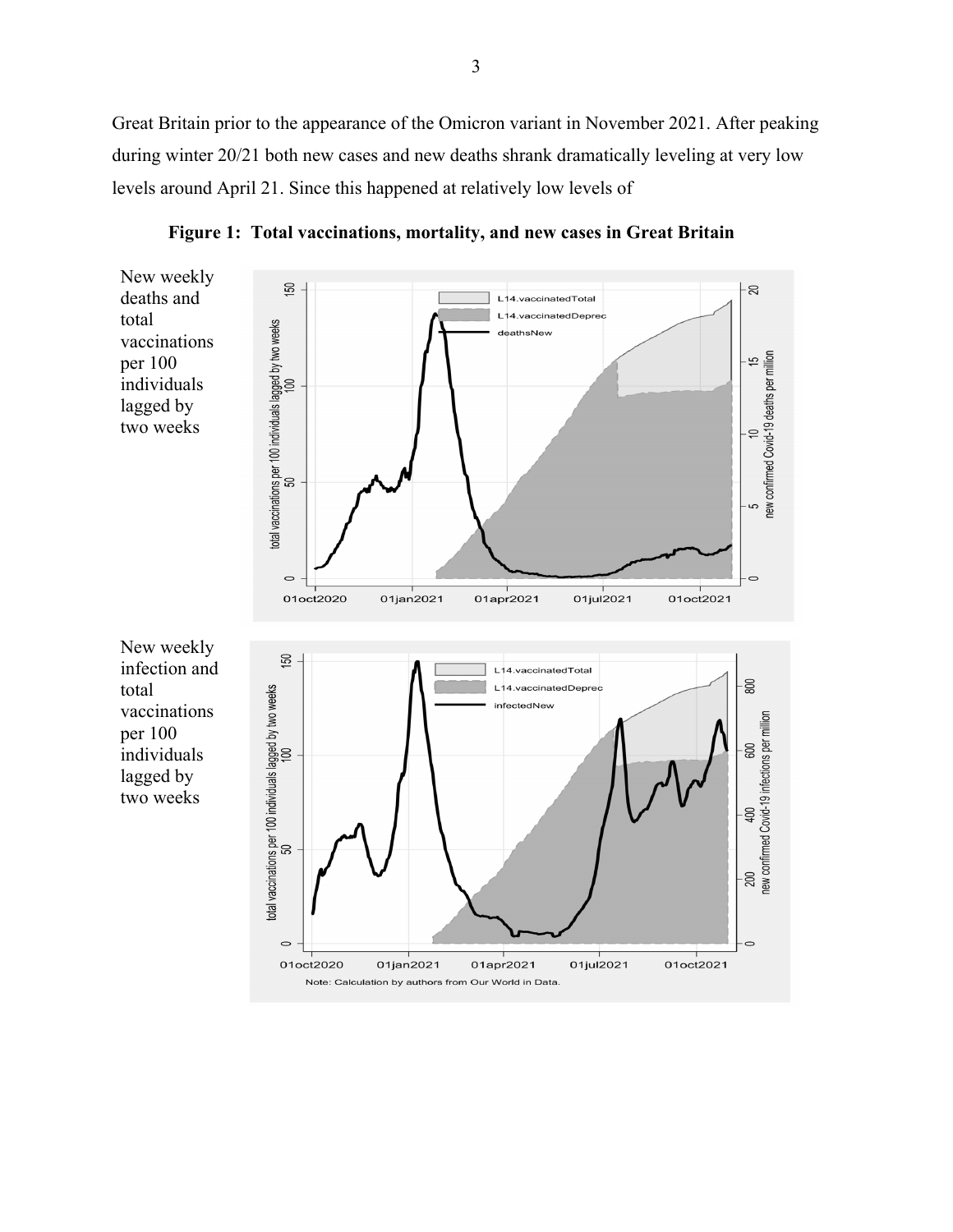cumulative vaccinations this descent from the peak was probably due mainly to reasons other than vaccines (Figure 1).<sup>2</sup> Encouraged by those developments prime minister Johnson gradually eased containment measures and finally abolished them completely on July 1, 2021. Following those policy changes new cases rebounded but, contrary to the winter 20/21-episode, new deaths remained relatively dormant. A main difference between the two cases is that during February 2021 the vaccination process was just starting whereas on July 1, 2021, cumulative vaccinations were above 110 vaccines per 100 individuals.

The British experience suggests that, although the impact of sufficiently high level of cumulated vaccines on new cases is relatively muted its moderating effect on new deaths is substantial leading to the hypothesis that the ratio between new deaths and new cases lagged is negatively related to the cumulative level of vaccines.<sup>3</sup> A main objective of this paper is to test whether this hypothesis applies more generally when a large number of countries with different characteristics is considered. Limited sensitivity analysis to account for waning of vaccines and changing intensities of variants of concern (VOC) is conducted. <sup>4</sup> The limitations are dictated by data availability.

To our knowledge this hypothesis has not been tested previously. The closest paper to ours is Karabulut et. al. (2021). They investigate the impact of democracy on Covid19 outcomes. One of their main findings is that the mortality/infections ratio in a cross section of countries is negatively related to the level of democracy. Our focus is on the impact of vaccines on this ratio, and we use a combined time series cross-sectional data.

 $2$  The figures show both total cumulated vaccines (outer envelope of the union of the two shaded areas) as well as total cumulated vaccines after correction for vaccine depreciation (outer envelope of the dark shaded area). The paper proceeds by first discussing and presenting results prior to this correction and then replicates those results with the correction.

<sup>&</sup>lt;sup>3</sup> A similar, although less dramatic, phenomenon has been observed in Israel. Medical research suggests that there is a lag of about two to three weeks between new cases and their impact on new deaths.

<sup>&</sup>lt;sup>4</sup> We follow a classification proposed by the WHO according to which variants of concern include the following variants: Alpha, Beta, Gamma, Delta and Omicron.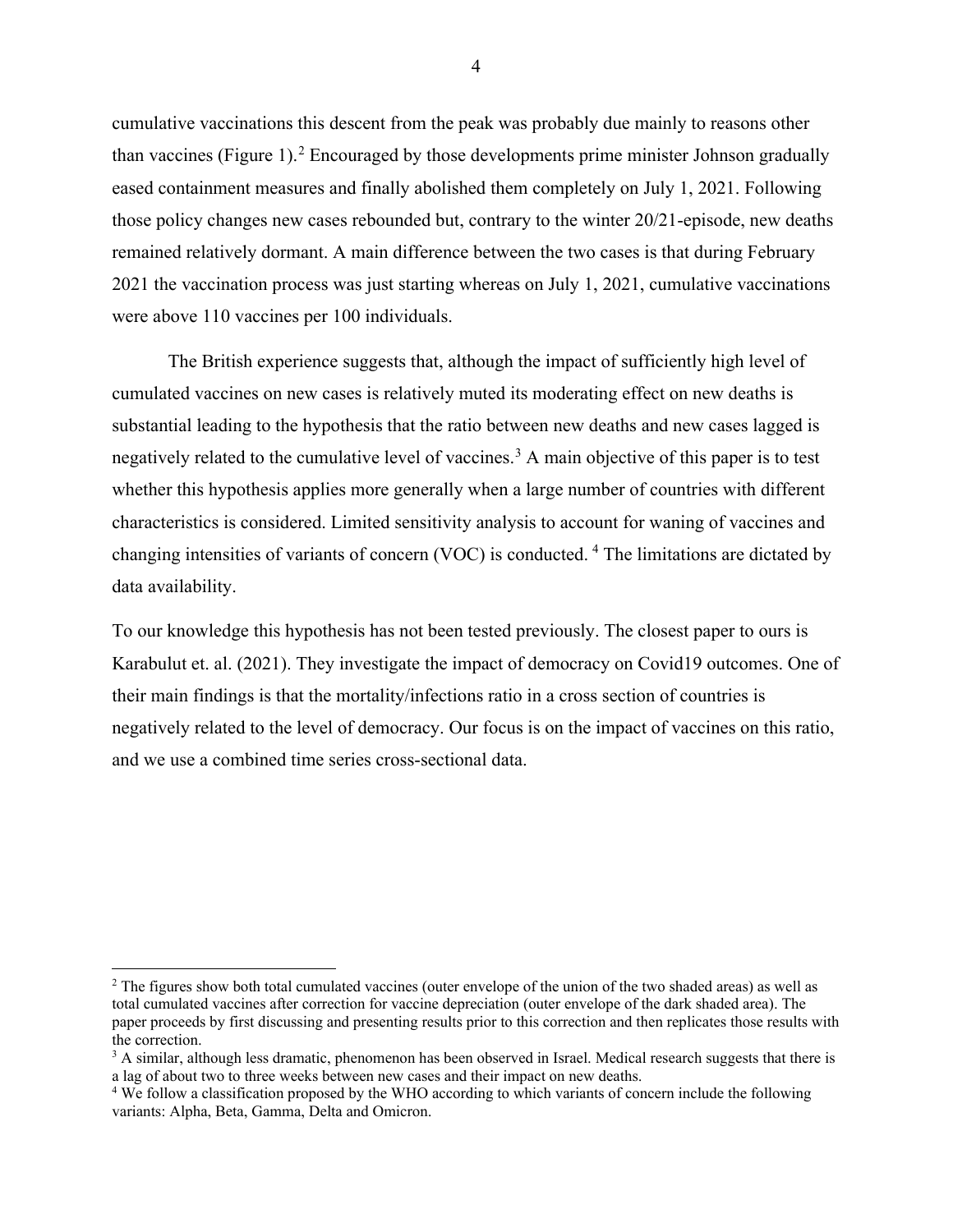#### **2. Empirical design and results for the mortality to infection ratio**

Our sample consists of weekly observations on a bunch of variables described later starting at various dates during the first quarter of 2020 and ending on October 31 2021.<sup>5</sup> The sample is cut on this date in order to isolate the impact of vaccines on the mortality/infection ratio from the decrease in this ratio due to the emergence of the less lethal Omicron variant.<sup>6</sup> Much of the data is drawn from the site of "Our World in Data".<sup>7</sup> A detailed description of the data and its sources appears in the data appendix. The basic estimated regression is

$$
MLI_{it} = \beta_0 + \beta_1 MLI_{i,t-1} + \beta_2 V_{i,t-2} + \beta_3 S_{i,t-1} + \beta_4 R_{i,t} + \beta_5 Y_i + \beta_6 OLD_i + \varepsilon_{i,t}
$$
(1)

, where  $MLI_{it}$  is the ratio between new deaths in week  $t$  and a two-week lag on bi-weekly new infections in country  $i$ . The indices  $i$  and  $t$  represent respectively the country and week.  $V$  is the cumulated number of vaccines per 100 individuals, *S* is a measure of stringency of containment measures imposed by government, *R* is a cumulated measure of recovered individuals per million, calculated as the difference between cumulative cases and deaths, *Y* is income per capita in 2019 and OLD is the fraction of individuals above 65 in 2019.<sup>8</sup> The variable R is introduced to capture a potentially growing herd immunity effect that might appear after a sufficient fraction of the population recovers from corona infections. The lagged dependent variable accounts for serial correlation in *MLI*.

The *MLI* measure is akin to the case fatality rate (*CFR*), which is the ratio between confirmed deaths and confirmed cases. Other two common measures are Infection Fatality Rate (*IFR*), which is the ratio of the number of deaths caused by a given disease and the number of

<sup>&</sup>lt;sup>5</sup> The sample includes up to 208 countries and territories. The cross-country variation in starting dates is due to data limitations.

<sup>6</sup> Accumulating recent medical evidence suggests that the mortality/infection ratio of Omicron is lower than that of its predecessors such as the delta variant.

<sup>7</sup> Available at the GitHub repository: https://github.com/owid/covid-19-data/tree/master/public/data.

<sup>8</sup> Prior to the appearance of vaccines, the main instrument used by government to moderate the pandemic was the imposition of various restrictions on mobility and mandatory face masks. Hale et. al. (2020) provide a quantitative index for the stringency of those containment measures. Balazs et. al. (2020) investigate the impact of such measures on the reproduction rate of the virus and the economy. Using daily panel data in a cross section of countries along with Hale et. al. (op. cit.) stringency index Deb et. al. (2020) estimate the impact of specific restrictive measures on the incidence of the pandemic. Hubert finds that, during the early stages of the pandemic restrictions on air travel were particularly effective in containing the spread of the virus.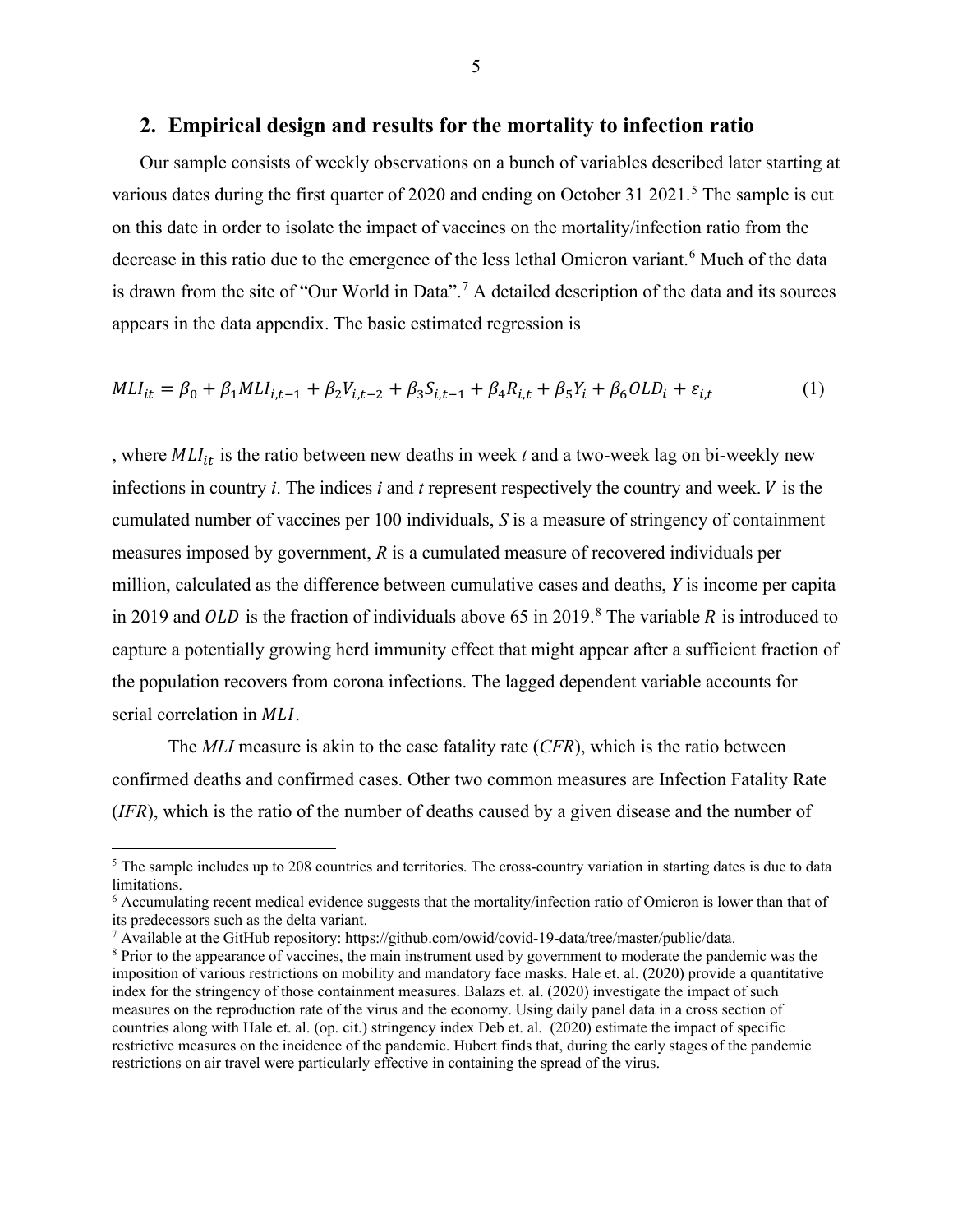people that contract the disease; and the mortality rate (*M*). Focacci et al. (2022) assess the efficiency of *CFR*, *IFR*, and *M*, in terms of their supports on policy preferences and behaviors to contain the virus, as well as the misunderstanding on behalf of the population. They highlight the advantage of *CFR* in capturing the pandemic's gravity, which is the purpose of our *MLI* measure.

Estimation is carried out by least squares, with standard errors clustered by country and region. It is applied to the entire sample, as well as to three bins of observations grouped according to cumulated vaccination rates: Low ( $V < 40$ ), medium ( $40 < V < 80$ ), High ( $V > 80$ ). Table 1 presents three linear regression models; one for the full sample, the second for the high vaccination bin, and the third for the low vaccinations bin. The last column presents a logarithmic version for the entire sample. Except for the low vaccination bin regression vaccines have a negative and significant impact on the mortality to infections ratio. In the medium bin vaccines have no significant impact on the mortality/infection ratio (regression not shown). Sensitivity analysis consisting of dropping some of the insignificant regressors in Table 1 reveals that, for high levels of vaccination, the impact of vaccines is always significantly negative but is not uniformly significant for low levels of vaccinations (regressions not shown).

This supports the view that most of the moderating impact of vaccines on  $MLI_{it}$ materializes at sufficiently high levels of total vaccinations. Although occasionally negative the stringency variable and the fraction of recovered individuals are insignificant in all regressions. The second result is consistent with the view that herd immunity has not been achieved at both the world and the high and low bins vaccines levels. The impact of income per capita is invariably negative and significant while that of the lagged dependent is invariably positive and significant.

| Regressor     |                    | <b>Linear Regressions, Dependent variable:</b> | Logarithmic                  |                    |
|---------------|--------------------|------------------------------------------------|------------------------------|--------------------|
|               | $MLI_{it}$         |                                                | <b>Regression, Dependent</b> |                    |
|               |                    |                                                | variable: $log (MLI_{it})$   |                    |
|               | <b>Full Sample</b> | <u>High</u>                                    | Low                          | <b>Full Sample</b> |
|               |                    | Vaccinations                                   | Vaccinations                 |                    |
| $MLI_{i,t-1}$ | $0.71***$          | $0.38**$                                       | $0.81***$                    | $0.86***$          |
|               | (0.09)             | (0.09)                                         | (0.05)                       | (0.02)             |
| $V_{i,t-2}$   | $-0.02*$           | $-0.03*$                                       | $-0.09$                      | $-0.02*$           |

**Table 1: Impact of vaccines on the mortality to infections ratio**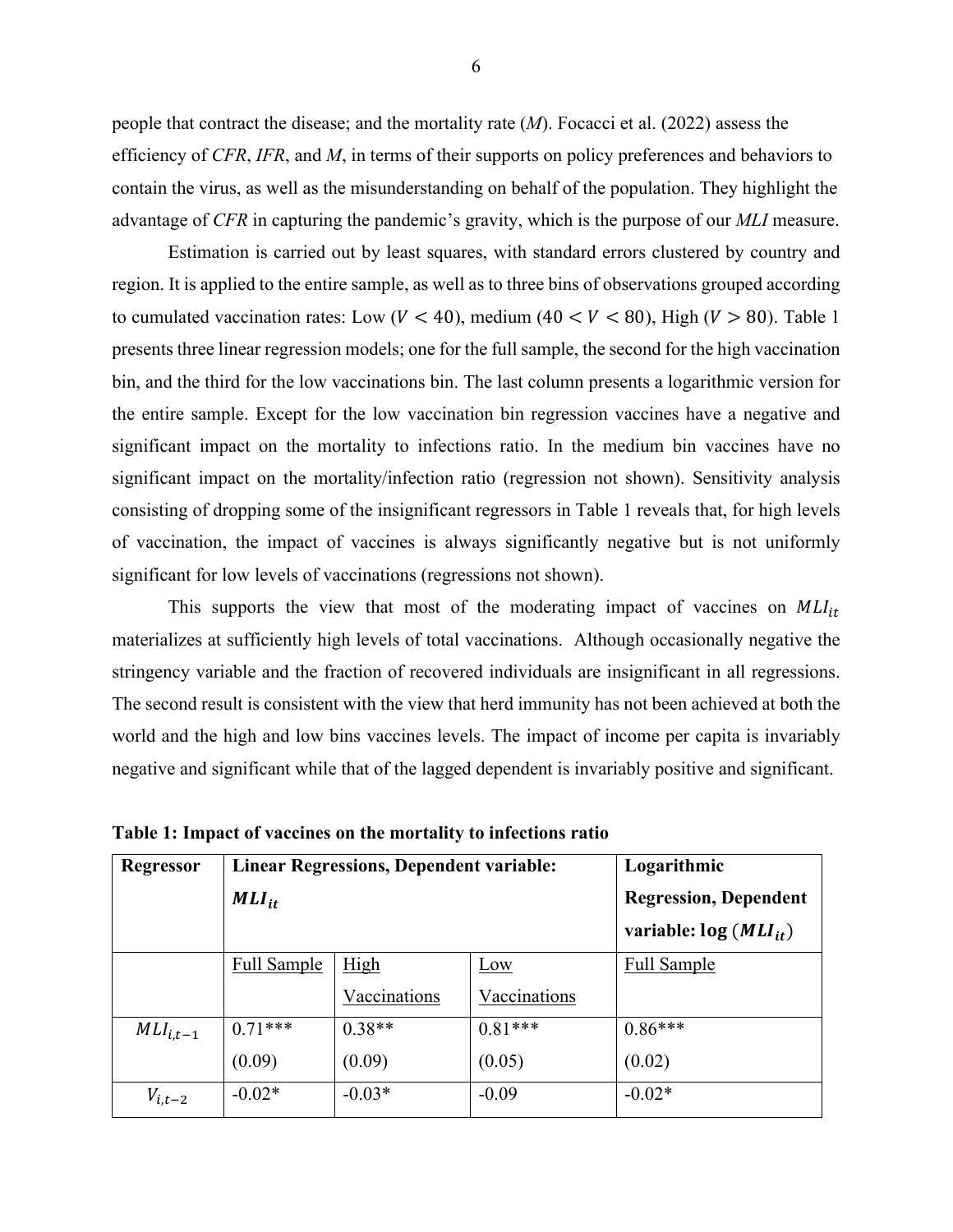|              | (0.01)   | 0.01)      | (0.04)   | (0.01)   |
|--------------|----------|------------|----------|----------|
| $S_{i,t-1}$  | $-0.02$  | 0.00       | $-0.04$  | 0.02     |
|              | (0.02)   | (0.05)     | (0.02)   | (0.03)   |
| $R_{i,t}$    | $-0.06$  | 0.03       | $-0.00$  | 0.01     |
|              | (0.08)   | (0.07)     | (0.09)   | (0.02)   |
| $Y_i$        | $-0.07*$ | $-0.10***$ | $-0.06*$ | $-0.06*$ |
|              | (0.02)   | (0.01)     | (0.02)   | (0.02)   |
|              |          |            |          |          |
| $OLD_i$      | 0.01     | $-0.04$    | $-0.04$  | 0.02     |
|              | (0.04)   | (0.04)     | (0.04)   | (0.01)   |
| Intercept    | 8.35**   | 11.95**    | $8.75*$  | $0.39**$ |
|              | (1.47)   | (2.04)     | (2.88)   | (0.07)   |
| F-stats.     | 597.5    | 65.1       | 326.9    | 2210.2   |
| Adj. R-      | 0.51     | 0.22       | 0.56     | 0.81     |
| squared      |          |            |          |          |
| Number of    | 3478     | 1334       | 1558     | 3069     |
| observations |          |            |          |          |

Standard errors in parenthesis under the coefficients

\*P<0.05, \*\*P<0.01, \*\*\*P<0.001

### **3.** I**mpact of vaccines on new infections**

This section examines whether vaccines also have a moderating effect on new infections. This is done by replacing  $MLI_{it}$  and  $MLI_{i,t-1}$  in equation (1) by new infections in country i at time t ( $I_{it}$ ) and new infections lagged ( $I_{i,t-1}$ ),

$$
\Delta I_{it} = \beta_0 + \beta_1 \Delta I_{i,t-1} + \beta_2 V_{i,t-2} + \beta_3 S_{i,t-1} + \beta_4 R_{i,t} + \beta_5 Y_i + \beta_6 OLD_i + \varepsilon_{i,t} \tag{2}.
$$

Estimation of linear regressions for dependent variable  $I_{it}$  rather than for its first difference for the full sample as well as for high and low vaccination bins reveals that  $I_{it}$  is close to being non-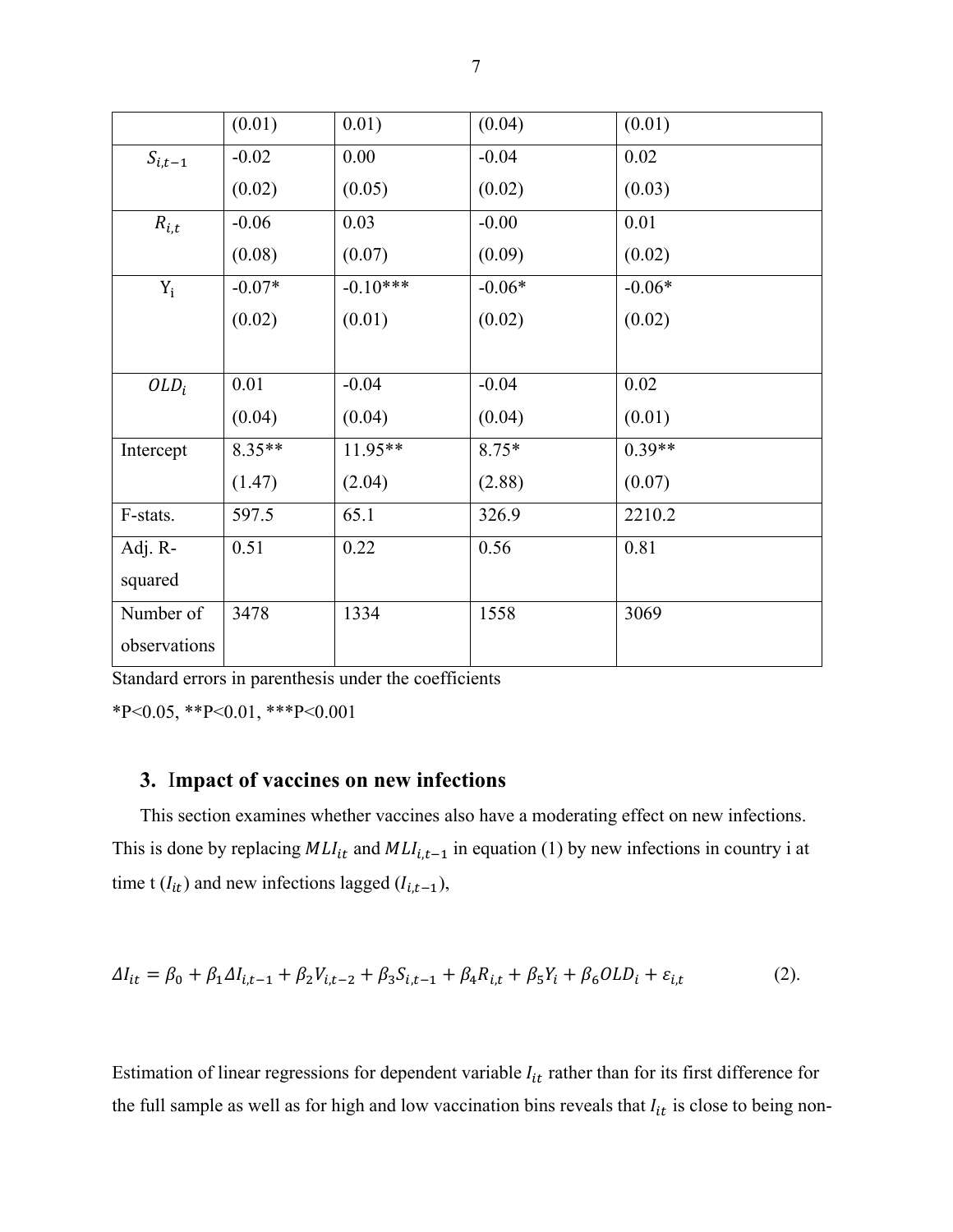stationary (regressions not shown). To address this problem the dependent variable in equation (2) is specified as  $\Delta I_{it}$  rather than  $I_{it}$ . Table 2 shows regression results for the full sample and for the high and low vaccination bins for this version. The main finding is that in all cases the impact of vaccines on new infections is insignificant. This is also the case for logarithmic versions of the full sample as well as for all the regressions in which the dependent variable is the level of infections.

| <b>Regressor</b>   |                    | Linear Regressions, Dependent variable: $\Delta I_{it}$ |              |
|--------------------|--------------------|---------------------------------------------------------|--------------|
|                    | <b>Full Sample</b> | High                                                    | Low          |
|                    |                    | Vaccinations                                            | Vaccinations |
| $\Delta I_{i,t-1}$ | $0.33*$            | 0.17                                                    | $0.49***$    |
|                    | (0.12)             | (0.18)                                                  | (0.03)       |
| $V_{i,t-2}$        | 0.04               | $-0.05$                                                 | $-0.01$      |
|                    | (0.05)             | (0.03)                                                  | (0.17)       |
| $S_{i,t-1}$        | $-0.27$            | $-0.51*$                                                | $-0.11$      |
|                    | (0.12)             | (0.15)                                                  | (0.10)       |
| $R_{i,t}$          | $-1.08**$          | $-1.00$                                                 | $-1.09$      |
|                    | (0.26)             | (0.82)                                                  | (0.77)       |
| $Y_i$              | $-0.05$            | 0.05                                                    | $-0.05$      |
|                    | (0.07)             | (0.09)                                                  | (0.06)       |
| $OLD_i$            | 0.37               | $1.21*$                                                 | 0.14         |
|                    | (0.18)             | (0.36)                                                  | (0.30)       |
| Intercept          | 16.87              | $25.43*$                                                | 9.69         |
|                    | (6.56)             | (6.50)                                                  | (6.29)       |
| F-stats            | 77.7               | 13.8                                                    | 90.7         |
| Adj. R-            | 0.12               | 0.05                                                    | 0.26         |
| squared            |                    |                                                         |              |
| Number of          | 3482               | 1338                                                    | 1558         |
| observations       |                    |                                                         |              |

**Table 2: Impact of vaccines on new infections**

Standard errors in parenthesis under the coefficients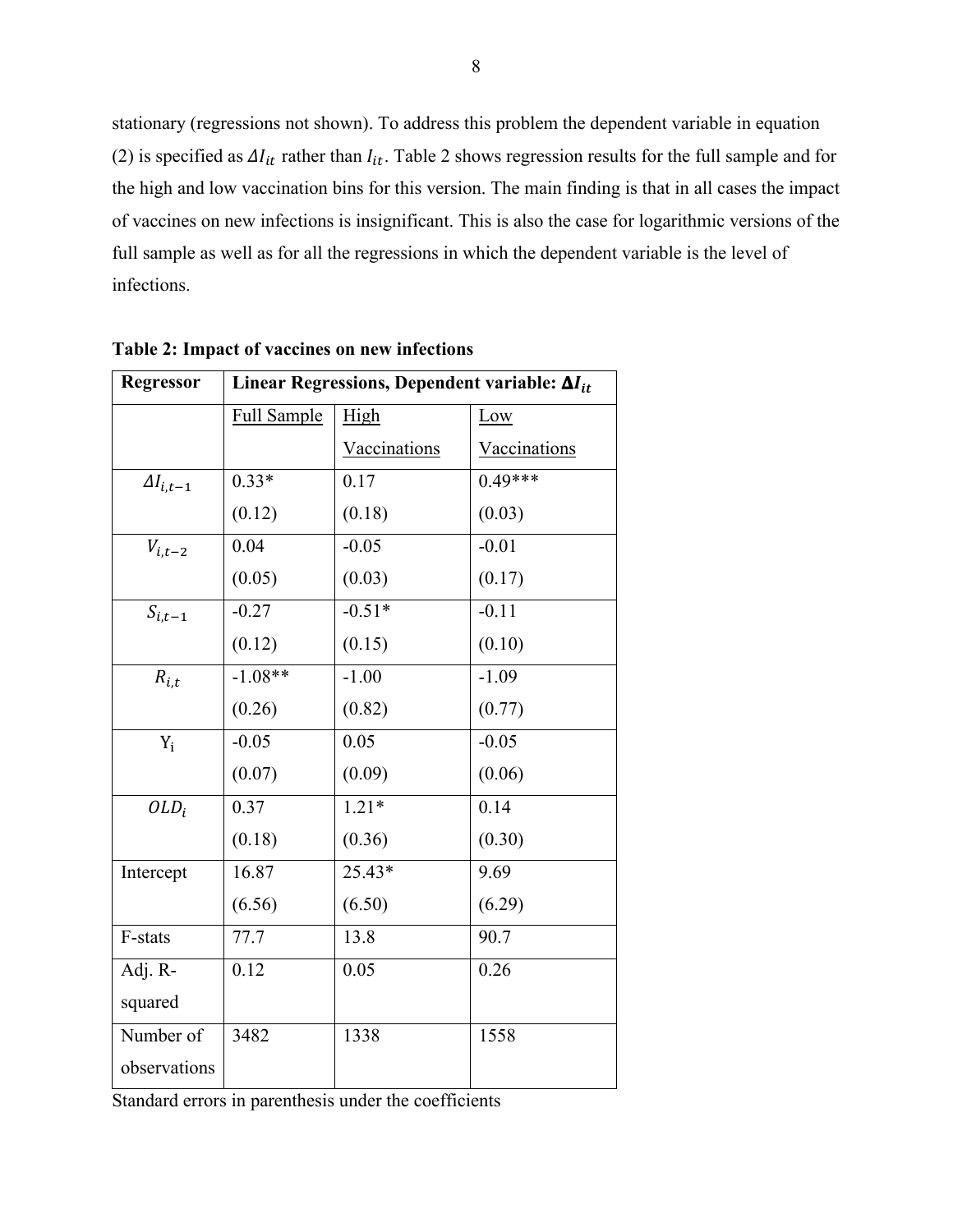$*P<0.05$ ,  $*P<0.01$ ,  $**P<0.001$ 

#### **4. Robustness experiments**

#### **4a. Accounting for waning in the effectiveness of vaccines on the mortality/infection ratio**

Medical tests have shown that the effectiveness of vaccines diminishes gradually as the time elapsed since inoculation increase. Although existing data on the rate of depreciation by type of vaccine does not make it possible to account for different rates of depreciation it is possible to obtain a ballpark rate of depreciation by using information on the rate of depreciation of Pfizer's vaccine. Medical sources report that after 5 months the effectiveness of Pfizer's vaccine goes down from 90% to 30%. This implies that, on average, over half of this period (two and a half months or 11 weeks) the effectiveness of a given stock of vaccines is lower by half of the difference between 90% and 30% normalized by 90%. More precisely  $V_t^{ad} = V_t - \frac{0.3}{0.9} V_{t-11}$  where  $V_t^{ad}$  is the cumulated number of vaccines per 100 individuals adjusted for depreciation. Since during the first six months of 2021 cumulated vaccines were relatively low this correction is applied only from July 1, 2021. The upper contour of the dark shaded area in the two panel of Figure 1 shows the value of  $V_t^{ad}$  for the UK.

Table 1a in the appendix replicates table 1 with  $V_t$  replaced by  $V_t^{ad}$ . Results are similar to those of Table 1 and even a bit stronger as the impact of  $V_t^{ad}$  on the mortality/infection ratio is negative and significant in all four regressions.

#### **4b. Accounting for waning in the effectiveness of vaccines on infections**

Table 2a in the appendix replicates table 2 with  $V_t$  replaced by  $V_t^{ad}$ . Except for the low vaccination bin all the regressions in the table show that the impact of vaccines on infections is insignificant. Along with table 1a of the appendix this implies that the main result of the paper is robust with respect to the vaccine depreciation adjustment – in the pre-Omicron period depreciation adjusted vaccines reduce the mortality/infection ratio.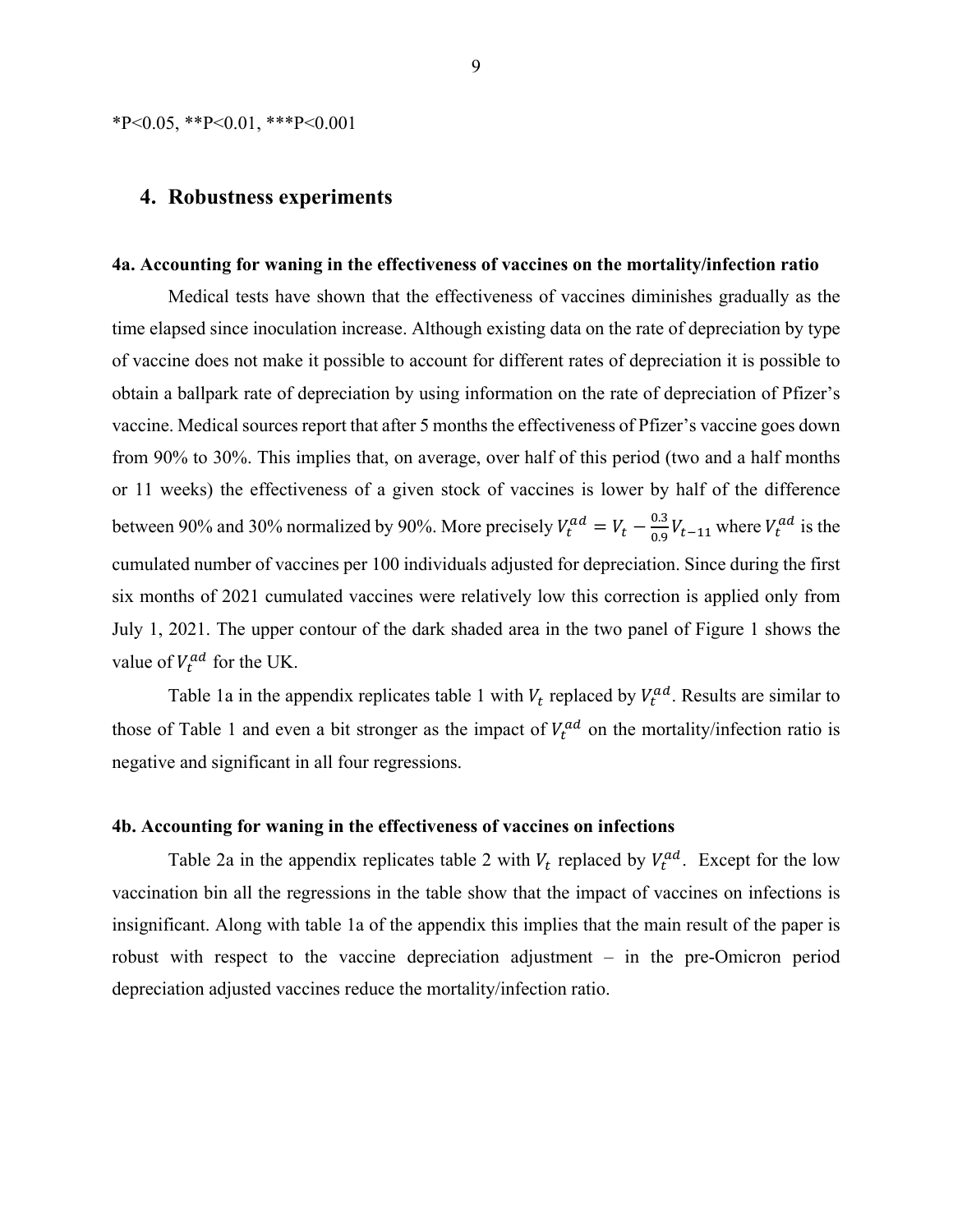#### **4c. Accounting for interactions between dominant variants and vaccines9**

The effectiveness of vaccines varies across different variants. Unfortunately, as of yet, no comprehensive data by countries and time periods is available. But the Institute of Social and Preventive Medicine at the University of Bern and the SIB Swiss Institute of Bioinformatics have been collecting reported sequences of actual genetic composition of the virus reported by various institutions within each country. Data points represent how many sequences came from each country within each two weeks' period and are meant to be proxies for the proportion of each variant in each country during the period. The quality of those proxies varies directly with the number of sequences reported.<sup>10</sup>

To detect differences in the effectiveness of vaccines we focus on dominant variants in a country within each two weeks' period. A dominant variant is defined as a variant with the highest proportion of sequence counts in a given country within a given two weeks' period. Figure 2 illustrates the distribution of variants over time for the UK. The figure shows that between January 11, 2021, and May 17, 2021 the dominant variant in the UK was Alpha, from May 17, 2021 till December 13, 2021 it was Delta and thereafter Omicron became the dominant variant.<sup>11</sup> Over the entire sample of countries there are five dominant variants: Alpha, Beta, Gamma, Delta and Other variants.

To detect possible differences in the effectiveness of vaccines in the face of different dominant variants we reproduce modified versions of tables 1 and 2 with interaction terms between depreciated cumulative vaccines and each variant controlling for Stringency, share of Recovered individuals, GDP per capita and share of Old population (above age 65). This is implemented by defining a dummy variable that is equal to 1 for the prevailing dominant variant

<sup>&</sup>lt;sup>9</sup> We gratefully acknowledge all data contributors, i.e., the Authors and their Originating laboratories responsible for obtaining the specimens, and their Submitting laboratories for generating the genetic sequence and metadata and sharing via the GISAID Initiative, on which this subsection of the research is based. See also Elbe et.al. (2017). Emma Hodcroft graciously helped us with the interpretation of the sequencing data.

 $10$  For countries with significant sequencing such as the US and Western European countries, that are turning in thousands of sequences every 2 weeks, it is very likely that the sequence counts provide a pretty good approximation of the variants circulating in the country. However, if a country is only turning in a few sequences every few weeks, these may not be representative of the country.

<sup>&</sup>lt;sup>11</sup> Since we focus on the pre-Omicron period this last period is not included in our sample.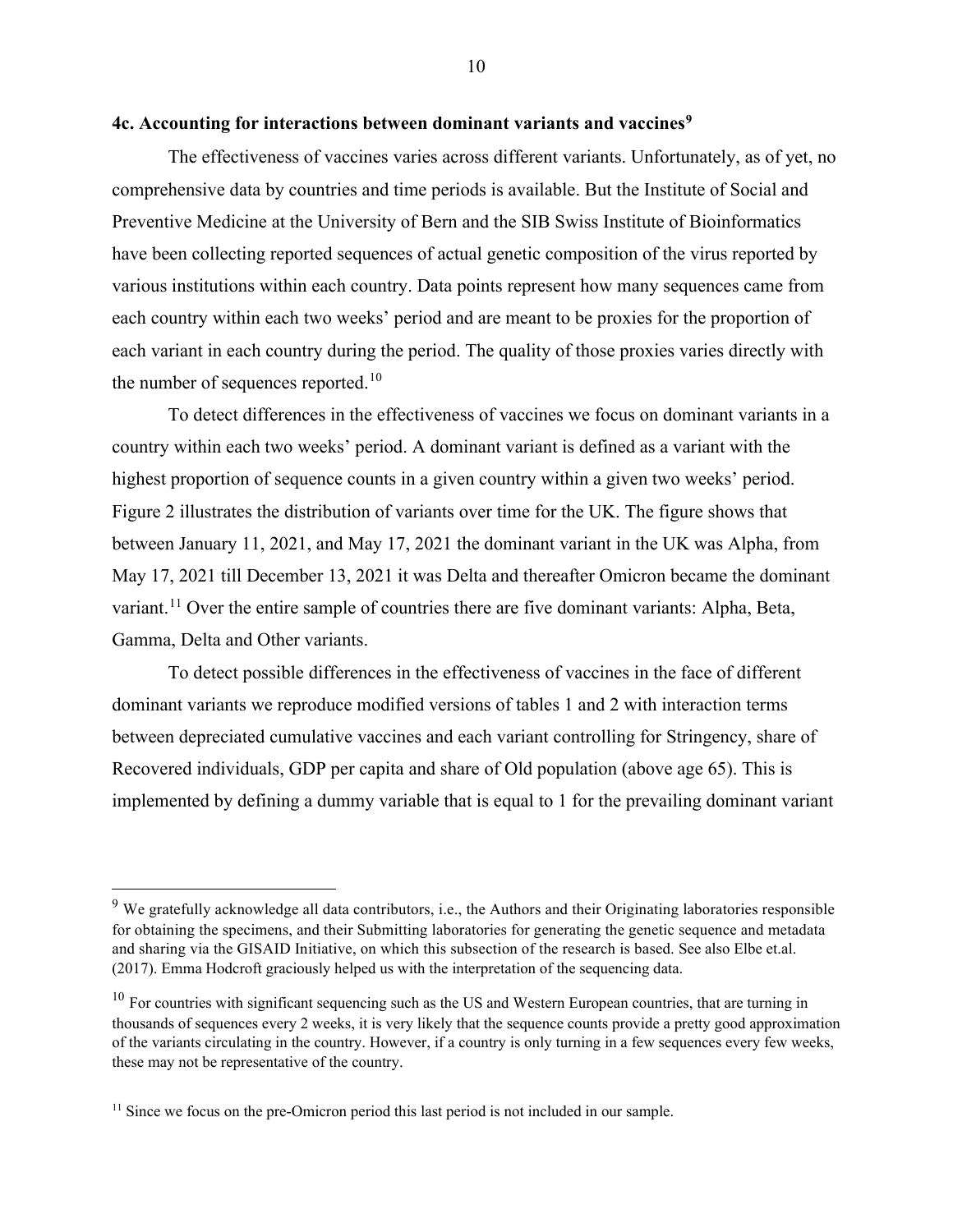and 0 otherwise. Tables 1b and 2b in the appendix show respectively the impacts of those variables on the mortality/infection ratio and on new infections.

The broad message of Table 1b is that the impact of vaccines on the mortality/infection ratio differs across dominant variants. In the presence of a sufficiently high level of cumulated vaccinations the impact is significantly negative when Delta and Alpha are the dominant variants but is insignificant when either Beta or Other variants dominate. The mildly significantly positive impact in the presence of a dominant Gamma variant is the only outcome at variance with our main result. There are no significant impacts at low cumulated levels of vaccinations. The broad message of Table 2b is that vaccines also have some negative impact on new infections. For observations with high levels of cumulated vaccinations this is the case for the Beta. Gamma and Delta variants.



**Figure 2: Proportions of variants in the UK between July 2020 and January 2022**

Color legend: Light Orange – EU1; Brown – Alpha; Green – Delta; Violet – Omicron Source: https://covariants.org/per-country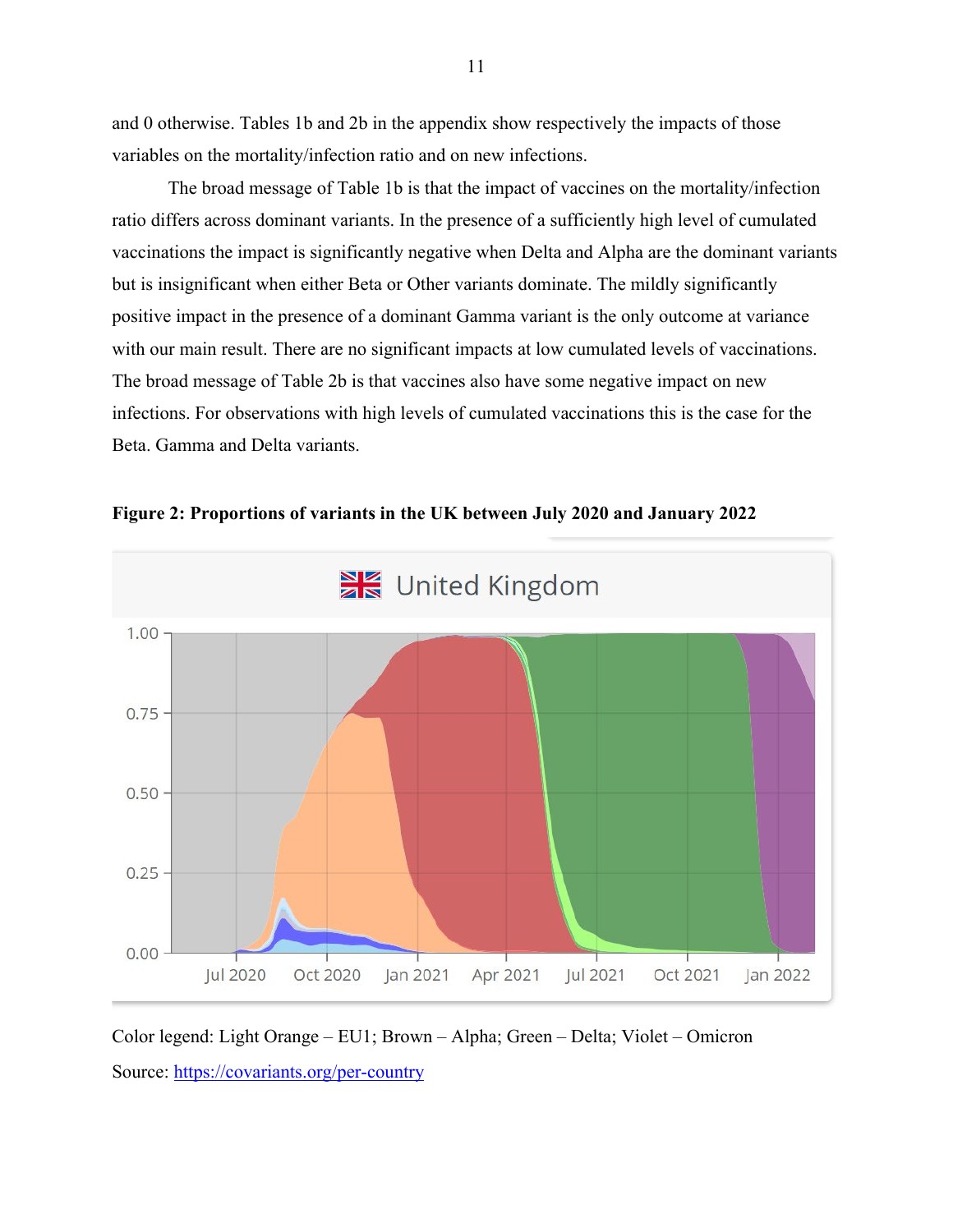#### **5. Concluding remarks**

The main conclusion from the statistical analysis of the paper is that vaccines, moderate the share of mortality from a given pool of lagged infections. But it does not support the view that vaccines also moderate infections to the same extent.<sup>12</sup> Cognizance of this regularity by policymakers that are concerned with both mortality prevention and economic performance cannot be overemphasized. Avoiding lockouts and other stringent confinement measures stimulates the economy at the cost of an increase in the pool of infected individuals. But given that, in the presence of vaccines, this increase is associated with lower mortality, governments can provide better performance on both mortality avoidance and economic performance. This is essentially a favorable shift in the tradeoff between life preservation and economic performance.<sup>13</sup>

As far as we know this was a relatively novel regularity in the pre-Omicron period and was therefore unlikely to be fully appreciated by many governments at the time. In particular, the UK government lifted most of its Covid19 restrictions on July 19, 2021, even as infection cases were climbing vigorously. Whether this action was based on solid medical knowledge about the impact of vaccines on the mortality/infection ratio or on a response to public corona fatigue is an open question. Be that as it may figure 1 clearly indicates that the lifting of restrictions resulted in a substantially higher increase in new infections than in new mortality.

A similar, although less extreme, route was followed in Israel. The Green Pass and Purple Badge systems, which had set guidelines for who can enter public venues and how those venues can operate, expired starting June 1, meaning that Israelis no longer required proof of vaccination or recovery to enter various venues, and capacity limits at stores, restaurants and other sites were lifted. Although it reinstated some temporary minor restrictions in the face of rising infections in August 2021 the general policy of the Bennett government was to accelerate the vaccination process including booster shots to the entire population rather than re-tighten restrictions.<sup>14</sup>

 $12$  Robustness experiments accounting for depreciation in the effectiveness of vaccines and differences in dominant variants across countries and time periods introduce nuances into this result but are still broadly consistent with it. <sup>13</sup> In a cross states study within the US Hansen and Mano (2021) find that economic activity rebounded by more in states with higher fractions of vaccinated individuals. Furthermore, vaccines were relatively more effective in urban areas.

<sup>&</sup>lt;sup>14</sup> The Bennett government was sworn in on June 13, 2021.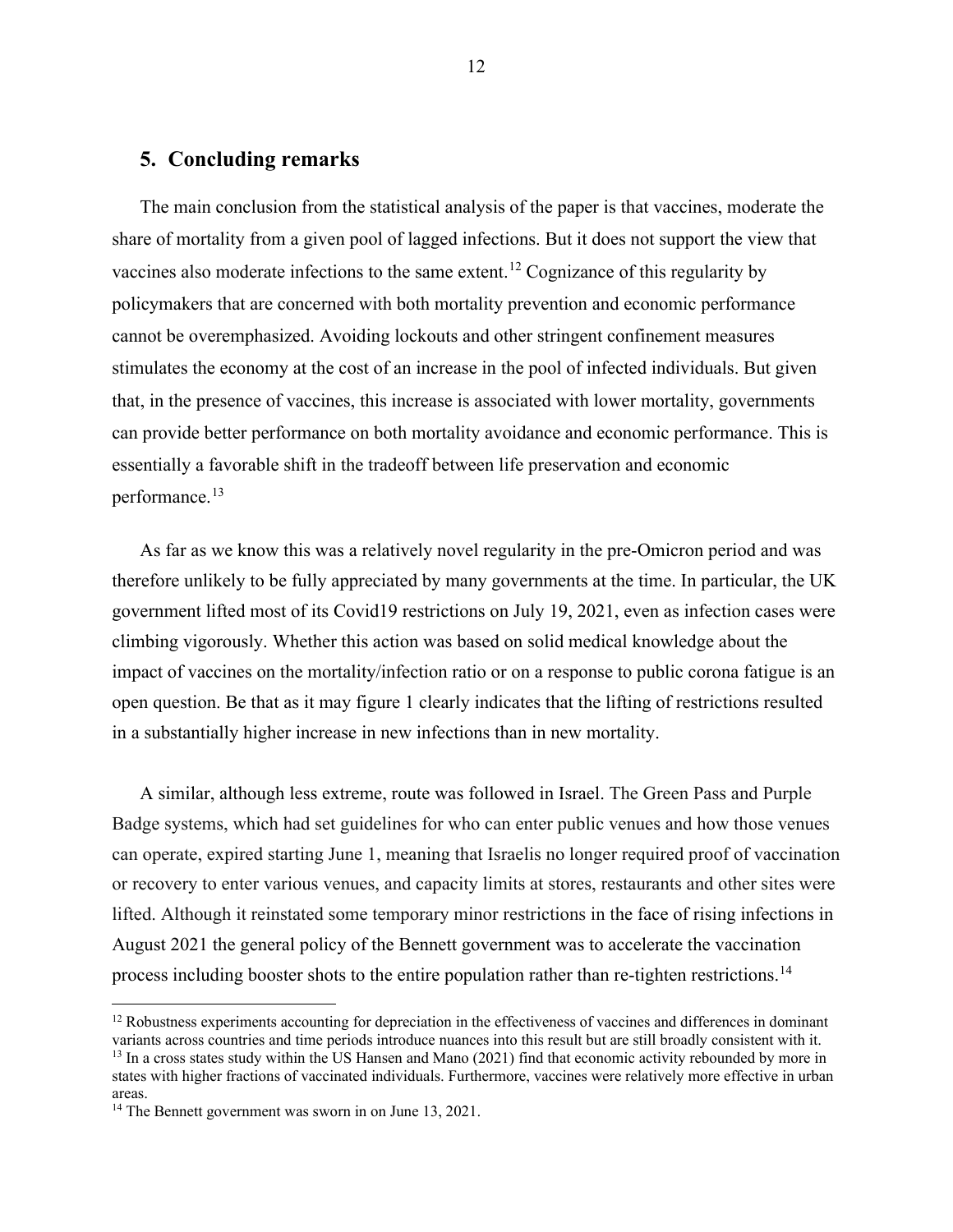Between July and mid-September infections shot up from less than 1000 per day to over 10000. During part of this period daily mortality was initially zero, subsequently increasing to a modest peak in mid-September before receding to around 7 daily deaths at the end of October. The decrease in new infections since the mid-September peak is probably due to a vigorous booster campaign that raised total vaccinations to 180 per hundred individuals. This countered the decrease in the effectiveness of original vaccinations many of which became older than 5 months by September 21. At a smaller margin, this campaign also encouraged previously non vaccinated individuals 'taking the vaccination plunge,' due to the growing awareness with the faster diffusion of the delta variant, as well as to other reasons related to preferential treatment of vaccinated individuals in public events and international travel. <sup>15</sup> Be that as it may this opens the door for the hope that following a sufficiently potent accumulation of vaccinations infections are likely to recede as well.

Solid knowledge about the ability of sufficiently high proportion of inoculated population to moderate the pandemic is essential since large pools of infected individuals raises the appearance of new variants and with it the probability that some of them may reduce the effectiveness of vaccines. This is particularly important in view of the fact that the current tendency is to live with the virus implying that air traffic, although lower than in the pre-pandemic era, is maintained at levels that facilitates the spread of new variants across the world.

Unfortunately, since vaccines have been around for just a bit over a year than and the fraction of inoculated individuals in many countries is relatively low, there is little statistical information about the ability of high levels of vaccines to also reduce infections.<sup>16</sup> Such knowledge will most likely accumulate as more countries in the world reach sufficiently high levels of vaccinations. This supports the view that, besides equity considerations, there is a positive externality associated with a more equitable distribution of vaccines across countries (Ghosh (2021)).

Down the road, with new data accumulating in the coming months it may be possible to refine the statistical analysis along two dimensions. The first concerns a potential differential

<sup>&</sup>lt;sup>15</sup> Arce et. al. (2021) report that willingness to get vaccinated in 15 low- and middle-income countries is higher than in the US and Russia.

<sup>&</sup>lt;sup>16</sup> A recent exception is Milman et. al. (2021). Using vaccination records and test results collected during the rapid vaccine rollout in a large population from 177 geographically defined communities in Israel, they find that the rates of vaccination in each community are associated with a substantial later decline in infections among unvaccinated individuals.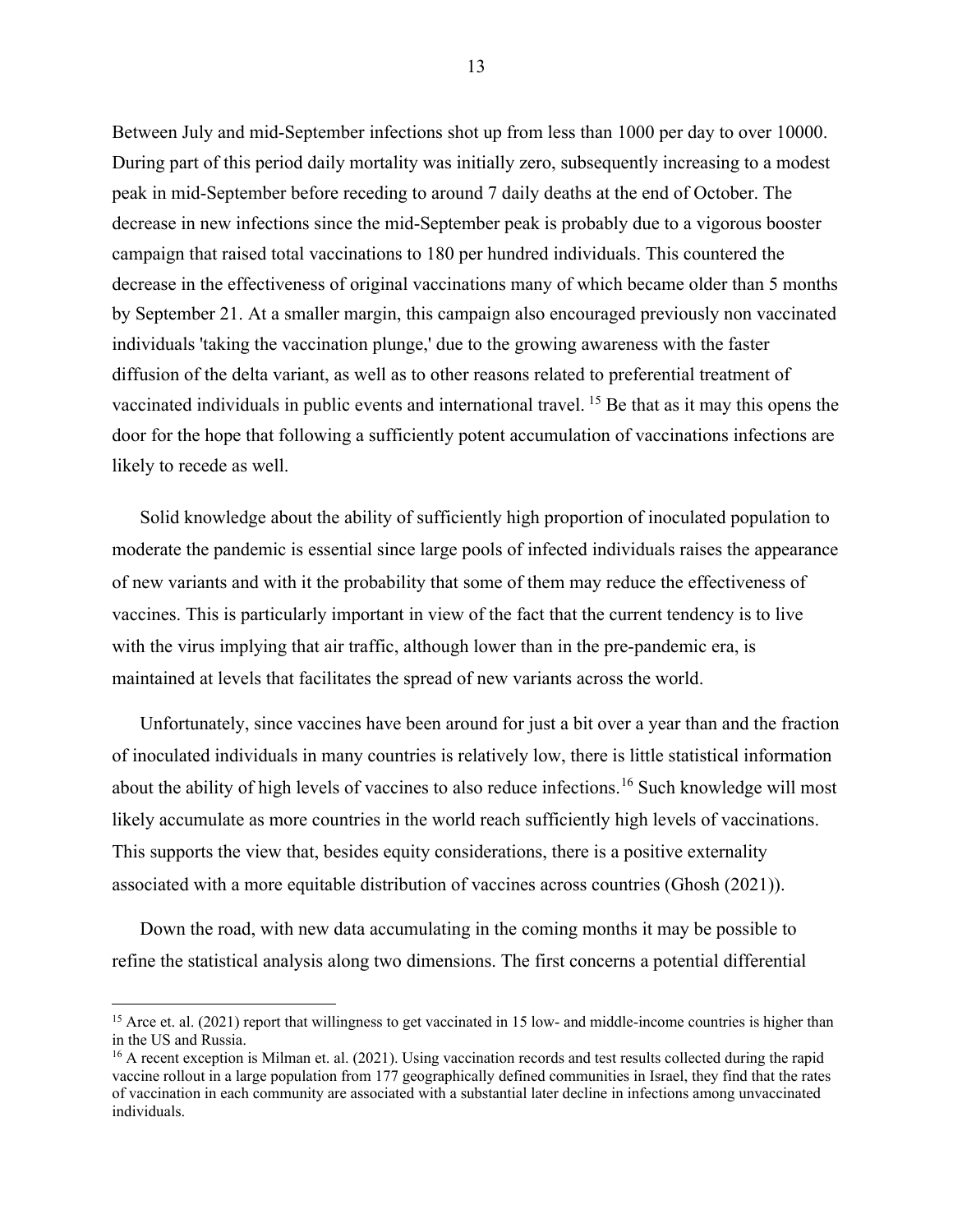impact of vaccine types on Covid19 outcomes and the second concerns potential differences in the impact of boosters versus broadening the share of vaccinated individuals. Precise discrimination between the impacts of different types requires data on immunization for each type of vaccine in each country -- which is currently unavailable. The second question requires data that would classify Covid19 cases into two bins: one for late joiners into the immunization process and the other with earlier joiners with boosters. Such data is likely to roll out in the nottoo-distant future in Israel that has recently accumulated both types of populations.

## **6. Appendix**

### **Data Description and sources**

 $MLI<sub>t</sub>$  is the ratio between new deaths  $(ND<sub>t</sub>)$  in week *t* and a two-week lag on bi-weekly new infections  $(NI_{t-2})$ .

 $V_t$  is the total number of vaccines per one hundred individuals up to period  $t$ .

 $S_t$  is an index of stringency of non-pharmaceutical interventions in period t. It is composed of s a composite measure based on nine response indicators including school closures, workplace closures, and travel bans, rescaled to a value from 0 to 100 (100 = strictest).

 $R_t$  is the total stock of recovered individuals per million individuals in period *t*. It is calculated as the difference between total infections per million individuals in period  $t(TI_t)$  and total deaths per million individuals in period  $t(TD_t)$ .

 $Y_t$  is GDP per capita in period  $t$ .

 $OLD_i$  is the fraction of individuals above 65 years old.

All the data is drawn from the site of "Our World in Data". It is available at available at the GitHub repository: https://github.com/owid/covid-19-data/tree/master/public/data.

|             | <b>MLI</b> | ND      | NI   | V       | S       | $\mathbf R$ | <b>TI</b> | TD   | Y    | <b>OLD</b> |
|-------------|------------|---------|------|---------|---------|-------------|-----------|------|------|------------|
| <b>MLI</b>  | 1.00       |         |      |         |         |             |           |      |      |            |
| <b>ND</b>   | 0.07       | 1.00    |      |         |         |             |           |      |      |            |
| NI          | $-0.00$    | 0.40    | 1.00 |         |         |             |           |      |      |            |
| V           | $-0.06$    | $-0.18$ | 0.08 | 1.00    |         |             |           |      |      |            |
| S           | $-0.01$    | 0.33    | 0.21 | $-0.20$ | 1.00    |             |           |      |      |            |
| $\mathbf R$ | $-0.05$    | 0.23    | 0.41 | 0.51    | $-0.10$ | 1.00        |           |      |      |            |
| TI          | $-0.05$    | 0.23    | 0.41 | 0.51    | $-0.10$ | 1.00        | 1.00      |      |      |            |
| TD          | 0.04       | 0.62    | 0.20 | 0.22    | 0.01    | 0.65        | 0.66      | 1.00 |      |            |
| Y           | $-0.08$    | $-0.06$ | 0.13 | 0.37    | 0.01    | 0.33        | 0.32      | 0.04 | 1.00 |            |
| OLD         | $-0.05$    | 0.17    | 0.22 | 0.23    | 0.01    | 0.41        | 0.41      | 0.37 | 0.41 | 1.00       |

### **Sample correlations**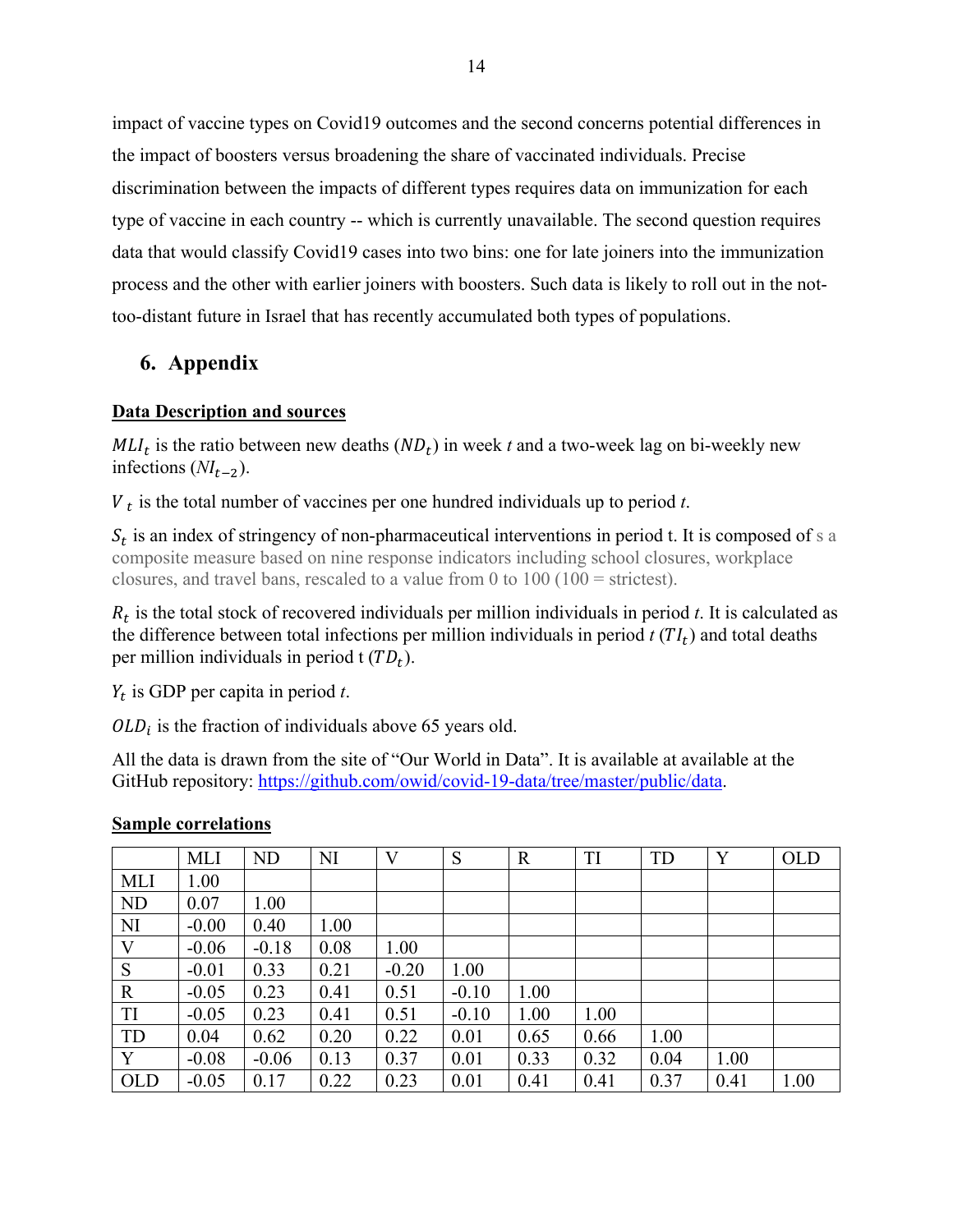**Accounting for depreciation in the effectiveness of vaccines**

**Table 1a: Impact of depreciation-adjusted vaccines on the mortality to infections ratio**

| <b>Regressor</b> | <b>Linear Regressions, Dependent variable:</b> |              |              | Logarithmic                  |
|------------------|------------------------------------------------|--------------|--------------|------------------------------|
|                  | $MLI_{it}$                                     |              |              | <b>Regression, Dependent</b> |
|                  |                                                |              |              | variable: $log (MLI_{it})$   |
|                  | <b>Full Sample</b>                             | High         | Low          | <b>Full Sample</b>           |
|                  |                                                | Vaccinations | Vaccinations |                              |
| $MLI_{i,t-1}$    | $0.71***$                                      | $0.32*$      | $0.83***$    | $0.86***$                    |
|                  | (0.09)                                         | (0.10)       | (0.03)       | (0.02)                       |
| $V_{i,t-2}$      | $-0.02*$                                       | $-0.04*$     | $-0.09*$     | $-0.02*$                     |
|                  | (0.01)                                         | 0.02)        | (0.04)       | (0.01)                       |
| $S_{i,t-1}$      | $-0.03$                                        | $0.00\,$     | $-0.04$      | 0.02                         |
|                  | (0.02)                                         | (0.04)       | (0.03)       | (0.03)                       |
| $R_{i,t}$        | $-0.07$                                        | $-0.03$      | $-0.02$      | 0.01                         |
|                  | (0.09)                                         | (0.06)       | (0.08)       | (0.02)                       |
| $Y_i$            | $-0.08*$                                       | $-0.12**$    | $-0.06*$     | $-0.08*$                     |
|                  | (0.02)                                         | (0.02)       | (0.02)       | (0.02)                       |
|                  |                                                |              |              |                              |
| $OLD_i$          | $-0.01$                                        | $-0.09$      | $-0.05$      | $0.03*$                      |
|                  | (0.05)                                         | (0.05)       | (0.03)       | (0.01)                       |
| Intercept        | 9.39**                                         | $14.70***$   | $8.75*$      | $0.42**$                     |
|                  | (2.14)                                         | (1.85)       | (2.85)       | (0.09)                       |
| F-stats.         | 548.7                                          | 49.2         | 318.0        | 2197.3                       |
| Adj. R-          | 0.51                                           | $0.20\,$     | 0.56         | 0.82                         |
| squared          |                                                |              |              |                              |
| Number of        | 3197                                           | 1163         | 1482         | 2833                         |
| observations     |                                                |              |              |                              |

Standard errors in parenthesis under the coefficients

 $*P<0.05$ ,  $*P<0.01$ ,  $**P<0.001$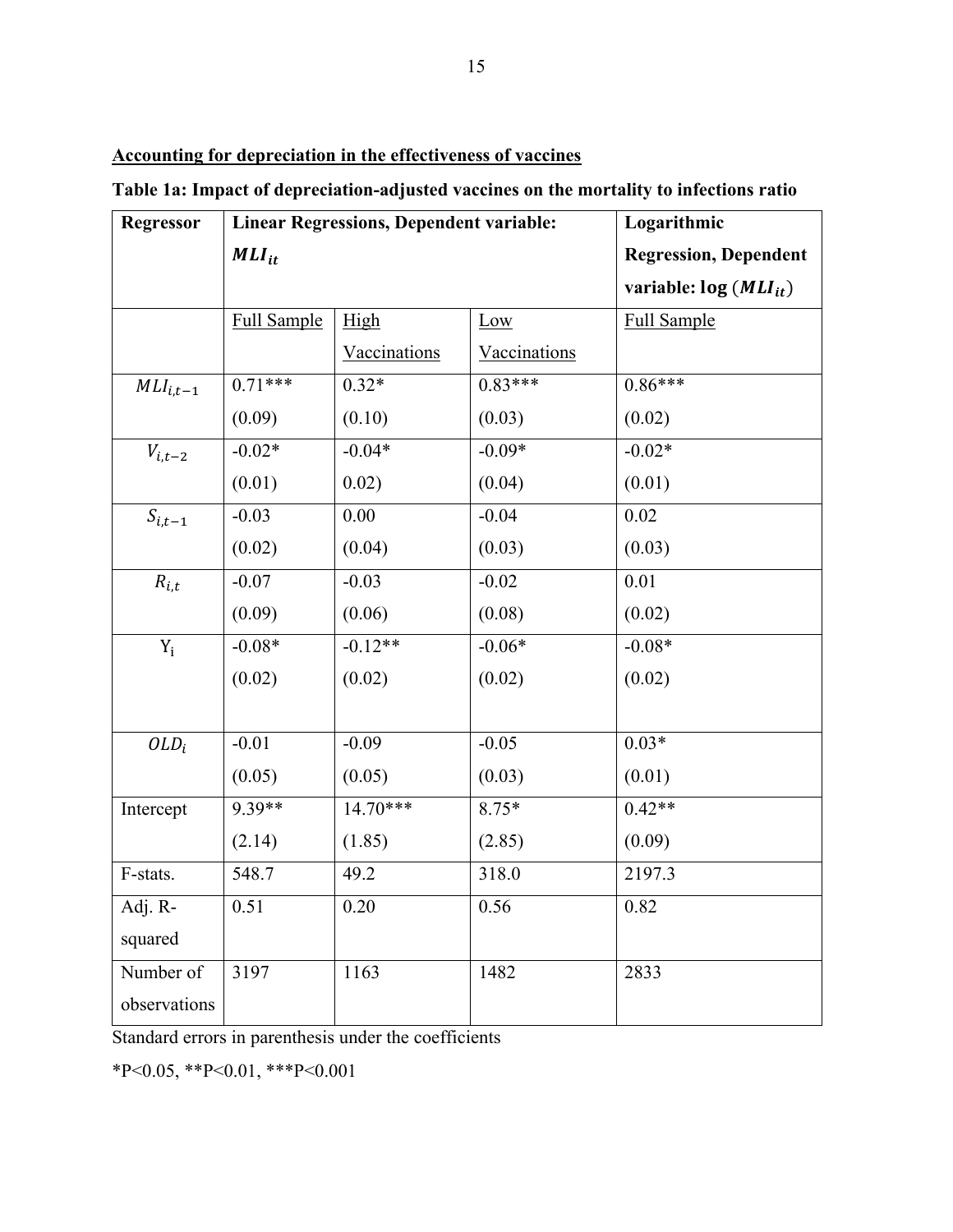| Regressor          | Linear Regressions, Dependent variable: $\Delta I_{it}$ |              |              |  |  |  |
|--------------------|---------------------------------------------------------|--------------|--------------|--|--|--|
|                    | Full Sample                                             | High         | Low          |  |  |  |
|                    |                                                         | Vaccinations | Vaccinations |  |  |  |
| $\Delta I_{i,t-1}$ | $0.39*$                                                 | 0.26         | $0.48***$    |  |  |  |
|                    | (0.09)                                                  | (0.15)       | (0.03)       |  |  |  |
| $V_{i,t-2}$        | 0.03                                                    | $-0.11$      | $-0.05$      |  |  |  |
|                    | (0.05)                                                  | (0.04)       | (0.15)       |  |  |  |
| $S_{i,t-1}$        | $-0.25$                                                 | $-0.43*$     | $-0.10$      |  |  |  |
|                    | (0.14)                                                  | (0.14)       | (0.11)       |  |  |  |
| $R_{i,t}$          | $-0.88**$                                               | $-0.51$      | $-1.27$      |  |  |  |
|                    | (0.14)                                                  | (0.66)       | (0.67)       |  |  |  |
| $Y_i$              | $-0.06$                                                 | 0.02         | $-0.06$      |  |  |  |
|                    | (0.05)                                                  | (0.07)       | (0.05)       |  |  |  |
| $OLD_i$            | $0.33*$                                                 | $1.11*$      | 0.21         |  |  |  |
|                    | (0.13)                                                  | (0.24)       | (0.31)       |  |  |  |
| Intercept          | 15.70                                                   | 23.80*       | 9.63         |  |  |  |
|                    | (7.98)                                                  | (7.79)       | (7.44)       |  |  |  |
| F-stats            | 102.1                                                   | 20.7         | 88.6         |  |  |  |
| Adj. R-            | 0.16                                                    | 0.09         | 0.26         |  |  |  |
| squared            |                                                         |              |              |  |  |  |
| Number of          | 3198                                                    | 1164         | 1482         |  |  |  |
| observations       |                                                         |              |              |  |  |  |

**Table 2a: Impact of depreciation-adjusted vaccines on new infections**

Standard errors in parenthesis under the coefficients

\*P<0.05, \*\*P<0.01, \*\*\*P<0.001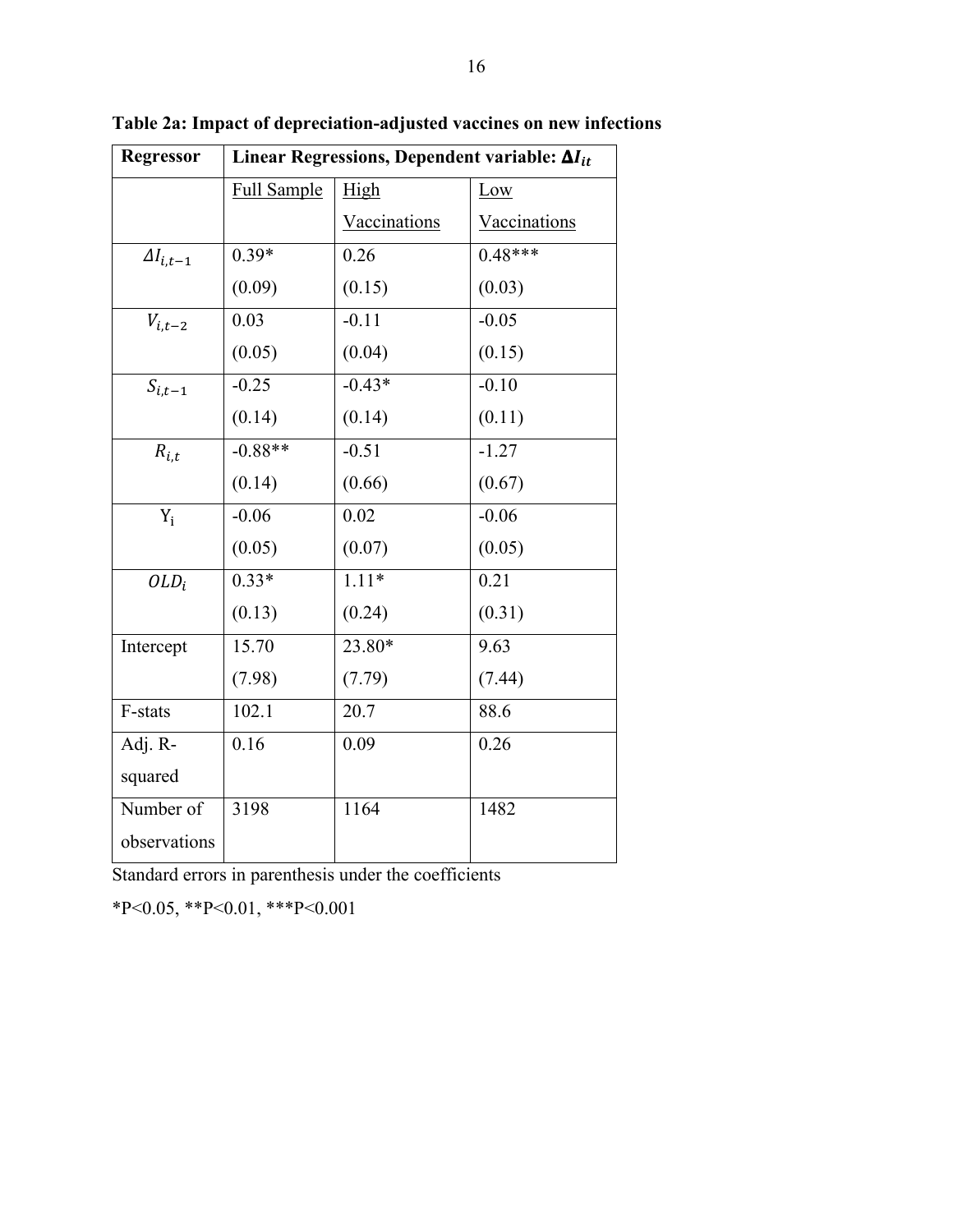**Table 1b: Impact of depreciation-adjusted vaccines interacted with dominant variants on the mortality to infections ratio**

| <b>Regressor</b>     |                    | <b>Linear Regressions, Dependent variable:</b> |              | Logarithmic        |
|----------------------|--------------------|------------------------------------------------|--------------|--------------------|
|                      | $MLI_{it}$         |                                                |              | Regression,        |
|                      |                    |                                                |              | Dependent          |
|                      |                    |                                                |              | variable:          |
|                      |                    |                                                |              | $log (MLI_{it})$   |
|                      | <b>Full Sample</b> | High                                           | Low          | <b>Full Sample</b> |
|                      |                    | Vaccinations                                   | Vaccinations |                    |
| $MLI_{i,t-1}$        | $0.89***$          | $0.87***$                                      | $0.81***$    | $0.90***$          |
|                      | (0.05)             | (0.07)                                         | (0.10)       | (0.03)             |
| $S_{i,t-1}$          | $-0.02$            | 0.02                                           | $-0.05$      | 0.08               |
|                      | (0.05)             | (0.02)                                         | (0.04)       | (0.09)             |
| $R_{i,t}$            | $-0.01$            | 0.12                                           | $-0.10$      | 0.01               |
|                      | (0.05)             | (0.06)                                         | (0.10)       | (0.01)             |
| $Y_i$                | $-0.03$            | $-0.02$                                        | $-0.06$      | $-0.01$            |
|                      | (0.01)             | (0.01)                                         | (0.03)       | (0.03)             |
| $OLD_i$              | $-0.03$            | $-0.08$                                        | $-0.02$      | $-0.07***$         |
|                      | (0.04)             | (0.05)                                         | (0.14)       | (0.01)             |
| $V_{i,t-2} * Alpha$  | 0.00               | $-0.01$                                        | 0.00         | $-0.01$            |
|                      | (0.01)             | (0.00)                                         | (0.01)       | (0.01)             |
| $V_{i,t-2} * Beta$   | $-0.01$            | $-0.33$                                        | 0.03         | $-0.04*$           |
|                      | (0.02)             | (0.13)                                         | (0.03)       | (0.01)             |
| $V_{i,t-2}$          | 0.00               | $0.02*$                                        | $-0.02$      | 0.01               |
| * Gamma              | (0.00)             | (0.01)                                         | (0.01)       | (0.00)             |
| $V_{i,t-2} * Delta$  | $-0.00$            | $-0.01**$                                      | 0.06         | 0.01               |
|                      | (0.01)             | (0.00)                                         | (0.05)       | (0.01)             |
| $V_{i,t-2} * others$ | 0.01               | 0.00                                           | 0.03         | 0.02               |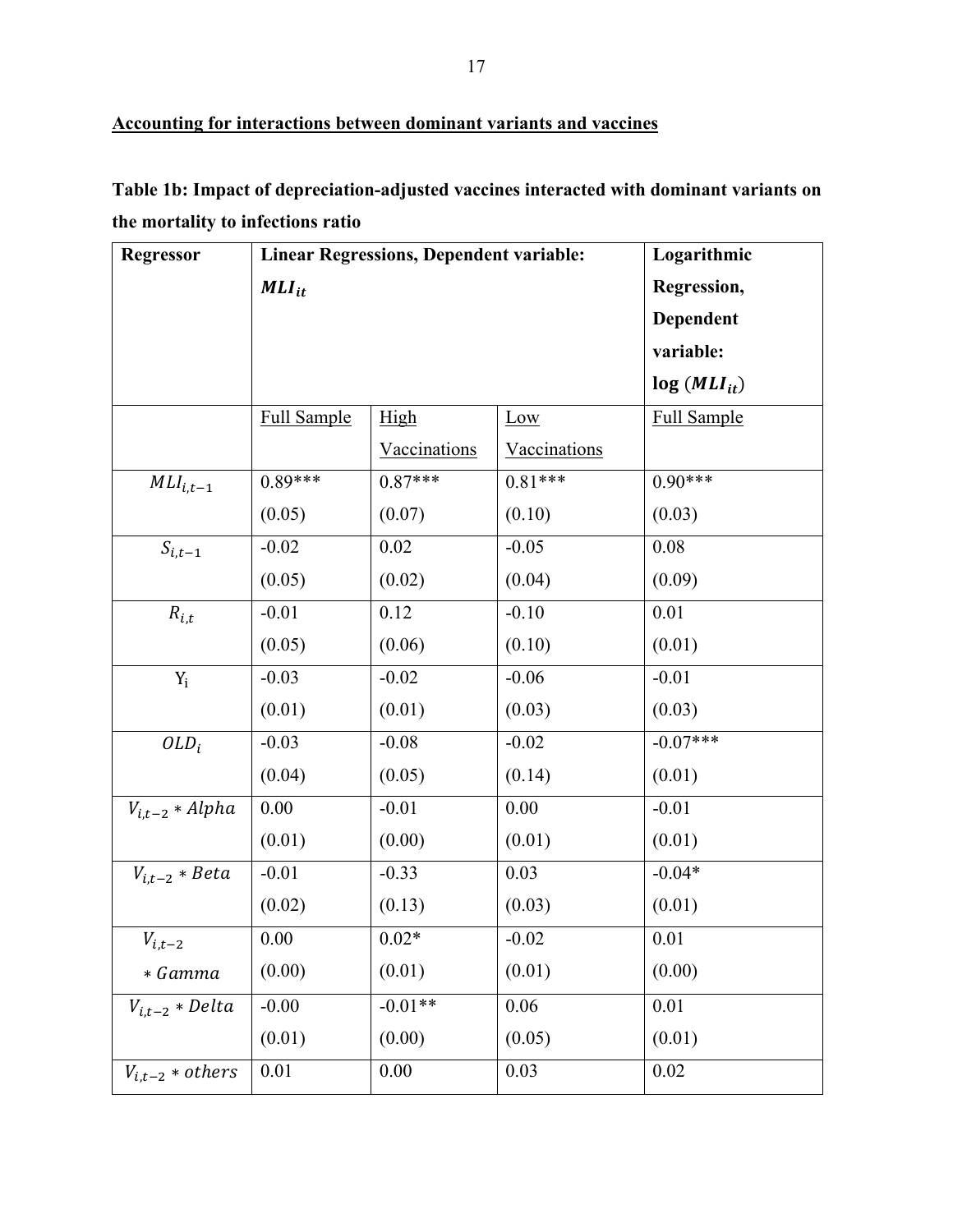|                | (0.01) | (0.01) | (0.02) | (0.02) |
|----------------|--------|--------|--------|--------|
| Intercept      | 3.78   | 2.26   | 7.89   | 0.11   |
|                | (1.68) | (0.92) | (5.61) | (0.37) |
| F-stats.       | 309.7  | 306.8  | 95.3   | 328.2  |
| Adj. R-squared | 0.84   | 0.90   | 0.84   | 0.86   |
| Number of      | 590    | 325    | 181    | 553    |
| observations   |        |        |        |        |

Standard errors in parenthesis under the coefficients

\*P<0.05, \*\*P<0.01, \*\*\*P<0.001

| Table 2b: Impact of depreciation-adjusted vaccines interacted with dominant variants on |  |
|-----------------------------------------------------------------------------------------|--|
| new infections                                                                          |  |

| <b>Regressor</b>    | <b>Linear Regressions, Dependent variable:</b> | Logarithmic  |                     |                    |
|---------------------|------------------------------------------------|--------------|---------------------|--------------------|
|                     | $MLI_{it}$                                     |              |                     | Regression,        |
|                     |                                                |              |                     | Dependent          |
|                     |                                                |              |                     | variable:          |
|                     |                                                |              |                     | $log (MLI_{it})$   |
|                     | <b>Full Sample</b>                             | High         | Low                 | <b>Full Sample</b> |
|                     |                                                | Vaccinations | <b>Vaccinations</b> |                    |
| $MLI_{i,t-1}$       | $0.55***$                                      | $0.59***$    | $0.47***$           | $-0.04$            |
|                     | (0.03)                                         | (0.05)       | (0.03)              | (0.11)             |
| $S_{i,t-1}$         | $-0.26$                                        | $-0.40**$    | 0.04                | $-0.36$            |
|                     | (0.08)                                         | (0.06)       | (0.16)              | (0.19)             |
| $R_{i,t}$           | $-0.57$                                        | $-0.22$      | $-2.73***$          | $-0.06$            |
|                     | (0.29)                                         | (0.21)       | (0.36)              | (004)              |
| $Y_i$               | $-0.10*$                                       | 0.06         | $-0.37*$            | $-0.02$            |
|                     | (0.04)                                         | (0.12)       | (0.11)              | (0.18)             |
| $OLD_i$             | $0.35**$                                       | $0.36*$      | $0.75**$            | $-0.05$            |
|                     | (0.07)                                         | (0.13)       | (0.16)              | (0.07)             |
| $V_{i,t-2} * Alpha$ | $-0.08*$                                       | 0.02         | 0.10                | 0.10               |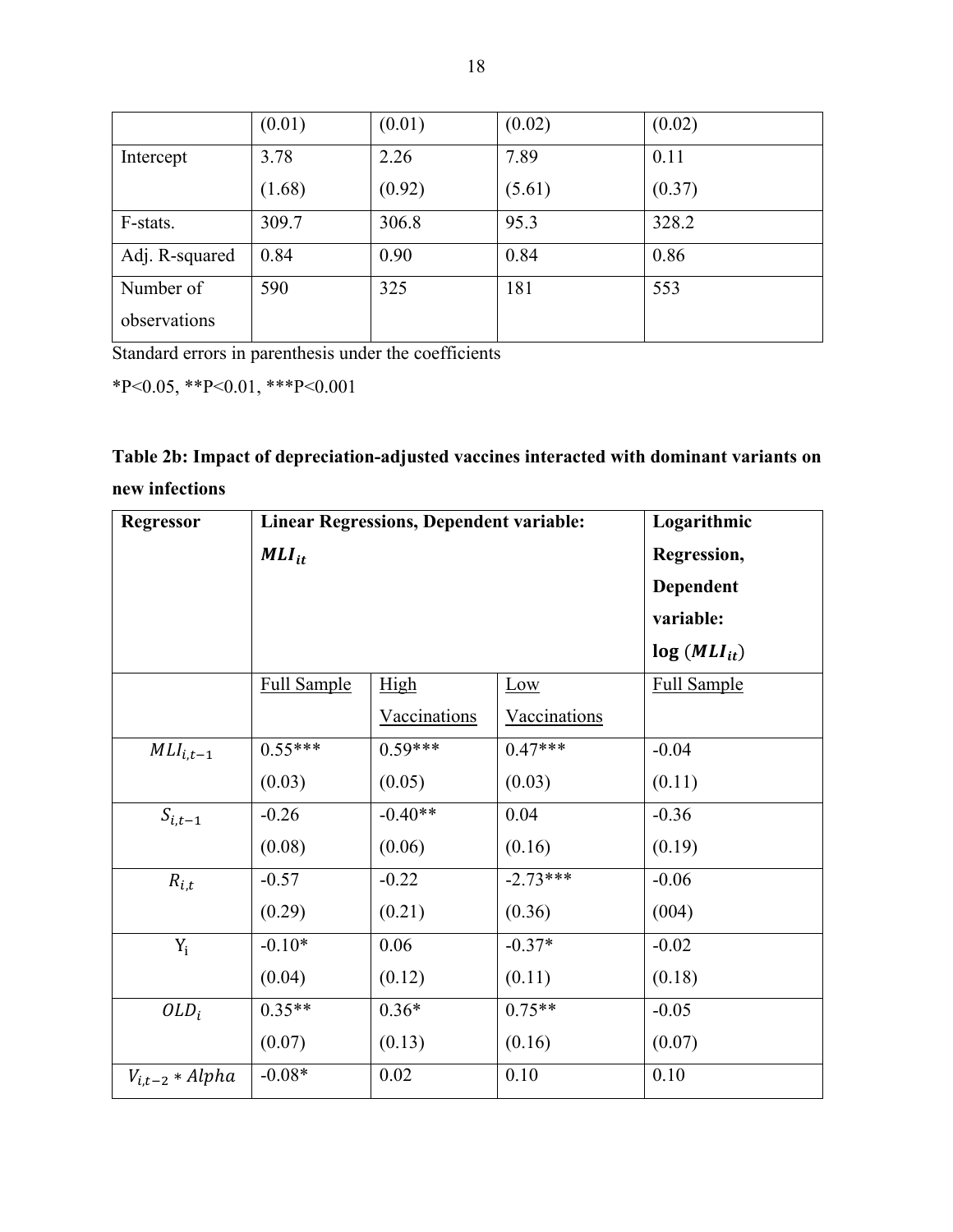|                      | (0.02)    | (0.12)     | (0.06)    | (0.07)  |
|----------------------|-----------|------------|-----------|---------|
| $V_{i.t-2} * Beta$   | 0.08      | $-0.47**$  | $0.77**$  | 0.34    |
|                      | (0.08)    | (0.09)     | (0.19)    | (0.15)  |
| $V_{i,t-2}$          | $-0.09$   | $-0.04*$   | $-0.15**$ | 5.93    |
| * Gamma              | (0.06)    | (0.01)     | (0.04)    | (3.82)  |
| $V_{i,t-2} * Delta$  | $-0.08$   | $-0.23*$   | 0.51      | 0.04    |
|                      | (0.04)    | (0.09)     | (0.35)    | (0.07)  |
| $V_{i.t-2} * others$ | 0.00      | $-0.01$    | 0.03      | 0.05    |
|                      | (0.04)    | (0.06)     | (0.06)    | (0.06)  |
| Intercept            | $20.01**$ | $23.20***$ | 4.85      | $1.62*$ |
|                      | (3.20)    | (3.07)     | (9.63)    | (0.59)  |
| F-stats.             | 27.4      | 13.6       | 9.6       | 0.6     |
| Adj. R-squared       | 0.31      | 0.28       | 0.32      | $-0.02$ |
| Number of            | 590       | 325        | 181       | 553     |
| observations         |           |            |           |         |

Standard errors in parenthesis under the coefficients

\*P<0.05, \*\*P<0.01, \*\*\*P<0.001

## **7. References**

Arce J.S. et. al. (2021), "Covid19 vaccine acceptance and hesitancy in low- and middle-income countries", **Nature: Medicine**, 27,1385–1394, August.

Balázs É., Y, Guillemette, F. Murtin and D. Turner (2021), "Walking the tightrope: Avoiding a lockdown while containing the virus", **Covid Economics,** Issue 64, January

CoVariants, Institute of Social and Preventive Medicine, University of Bern, Switzerland & SIB Swiss Institute of Bioinformatics, Switzerland (brought by Emma Hodcroft). https://github.com/hodcroftlab/covariants/tree/master/web/data

Deb, P., D. Furceri, J. D. Ostry and N. Tawk (2020a), "The Effect of Containment Measures on the Covid-19 Pandemic", **Covid Economics**, Issue 19, May.

Elbe, S., and Buckland-Merrett, G. (2017) Data, disease and diplomacy: **GISAID**'s innovative contribution to global health. Global Challenges, 1:33-46. DOI: 10.1002/gch2.1018PMCID: 31565258.